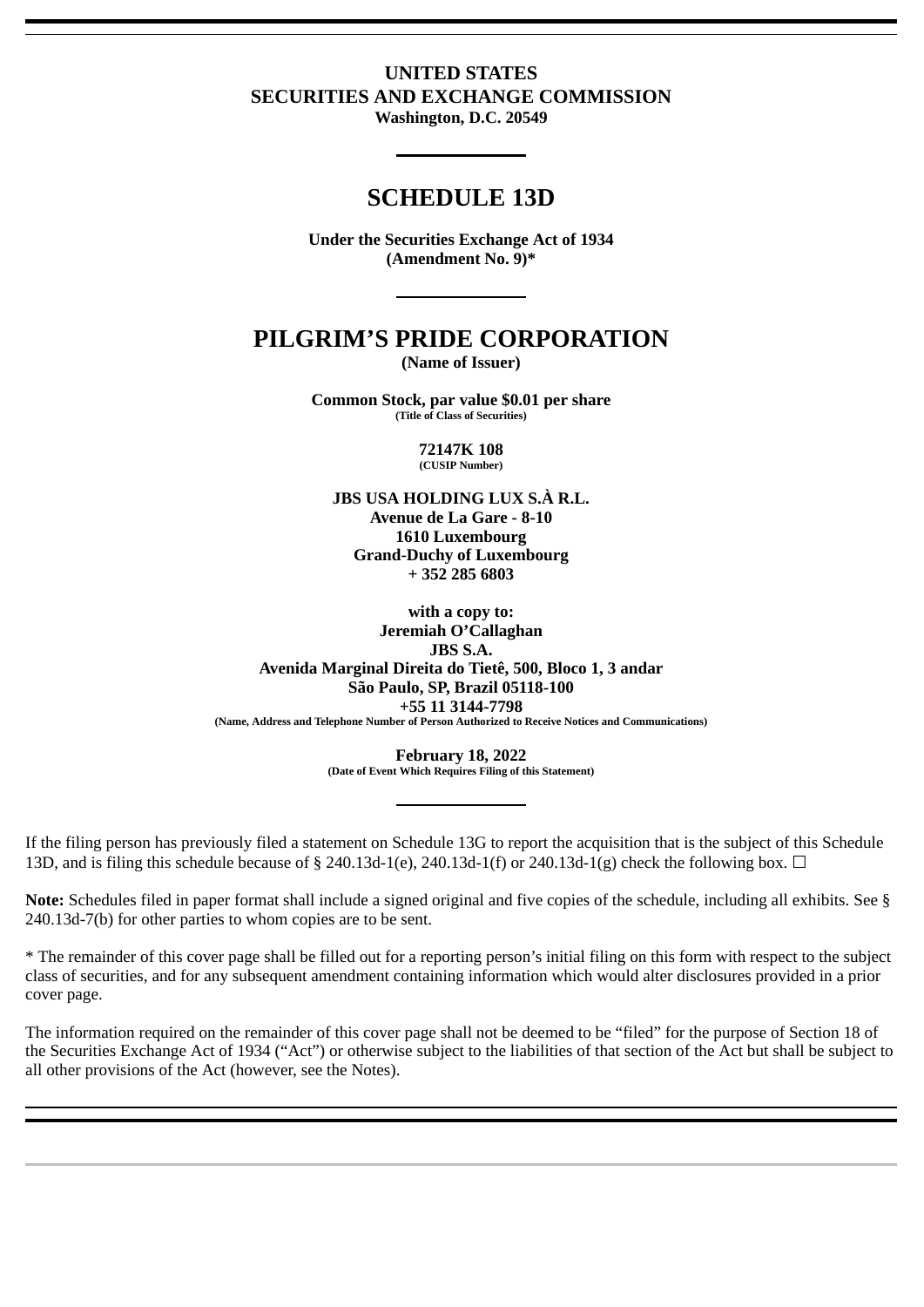|                                                                                                                  | <b>NAMES OF REPORTING PERSONS</b>                                                                  |                          |                                                                                                                                       |             |  |  |  |  |
|------------------------------------------------------------------------------------------------------------------|----------------------------------------------------------------------------------------------------|--------------------------|---------------------------------------------------------------------------------------------------------------------------------------|-------------|--|--|--|--|
| 1                                                                                                                | WESLEY MENDONÇA BATISTA                                                                            |                          |                                                                                                                                       |             |  |  |  |  |
| $\overline{2}$                                                                                                   | CHECK THE APPROPRIATE BOX IF A MEMBER OF A GROUP                                                   |                          |                                                                                                                                       |             |  |  |  |  |
| 3                                                                                                                |                                                                                                    | <b>SEC USE ONLY</b>      |                                                                                                                                       |             |  |  |  |  |
| $\overline{\mathbf{4}}$                                                                                          | 00                                                                                                 |                          | <b>SOURCE OF FUNDS (SEE INSTRUCTIONS)</b>                                                                                             |             |  |  |  |  |
| 5                                                                                                                |                                                                                                    |                          | CHECK BOX IF DISCLOSURE OF LEGAL PROCEEDINGS IS REQUIRED PURSUANT TO ITEM 2(D) OR 2(E)                                                | $\boxtimes$ |  |  |  |  |
| 6                                                                                                                | <b>Brazil</b>                                                                                      |                          | <b>CITIZENSHIP OR PLACE OF ORGANIZATION</b>                                                                                           |             |  |  |  |  |
| <b>NUMBER OF SHARES</b><br><b>BENEFICIALLY</b><br><b>OWNED BY EACH</b><br><b>REPORTING PERSON</b><br><b>WITH</b> |                                                                                                    | 7<br>8<br>9              | <b>SOLE VOTING POWER</b><br>10<br><b>SHARED VOTING POWER</b><br>195,445,936 (See Item 5)<br><b>SOLE DISPOSITIVE POWER</b><br>$\theta$ |             |  |  |  |  |
|                                                                                                                  |                                                                                                    | <b>10</b>                | <b>SHARED DISPOSITIVE POWER</b><br>195,445,936 (See Item 5)                                                                           |             |  |  |  |  |
| 11                                                                                                               |                                                                                                    | 195,445,936 (See Item 5) | AGGREGATE AMOUNT BENEFICIALLY OWNED BY EACH REPORTING PERSON                                                                          |             |  |  |  |  |
| 12                                                                                                               | CHECK BOX IF THE AGGREGATE AMOUNT IN ROW (11) EXCLUDES CERTAIN SHARES (SEE<br><b>INSTRUCTIONS)</b> |                          |                                                                                                                                       | $\Box$      |  |  |  |  |
| 13                                                                                                               | PERCENT OF CLASS REPRESENTED BY AMOUNT IN ROW (11)<br>80.2% (See Item 5)                           |                          |                                                                                                                                       |             |  |  |  |  |
| 14                                                                                                               | $\ensuremath{\text{IN}}$                                                                           |                          | TYPE OF REPORTING PERSON (SEE INSTRUCTIONS)                                                                                           |             |  |  |  |  |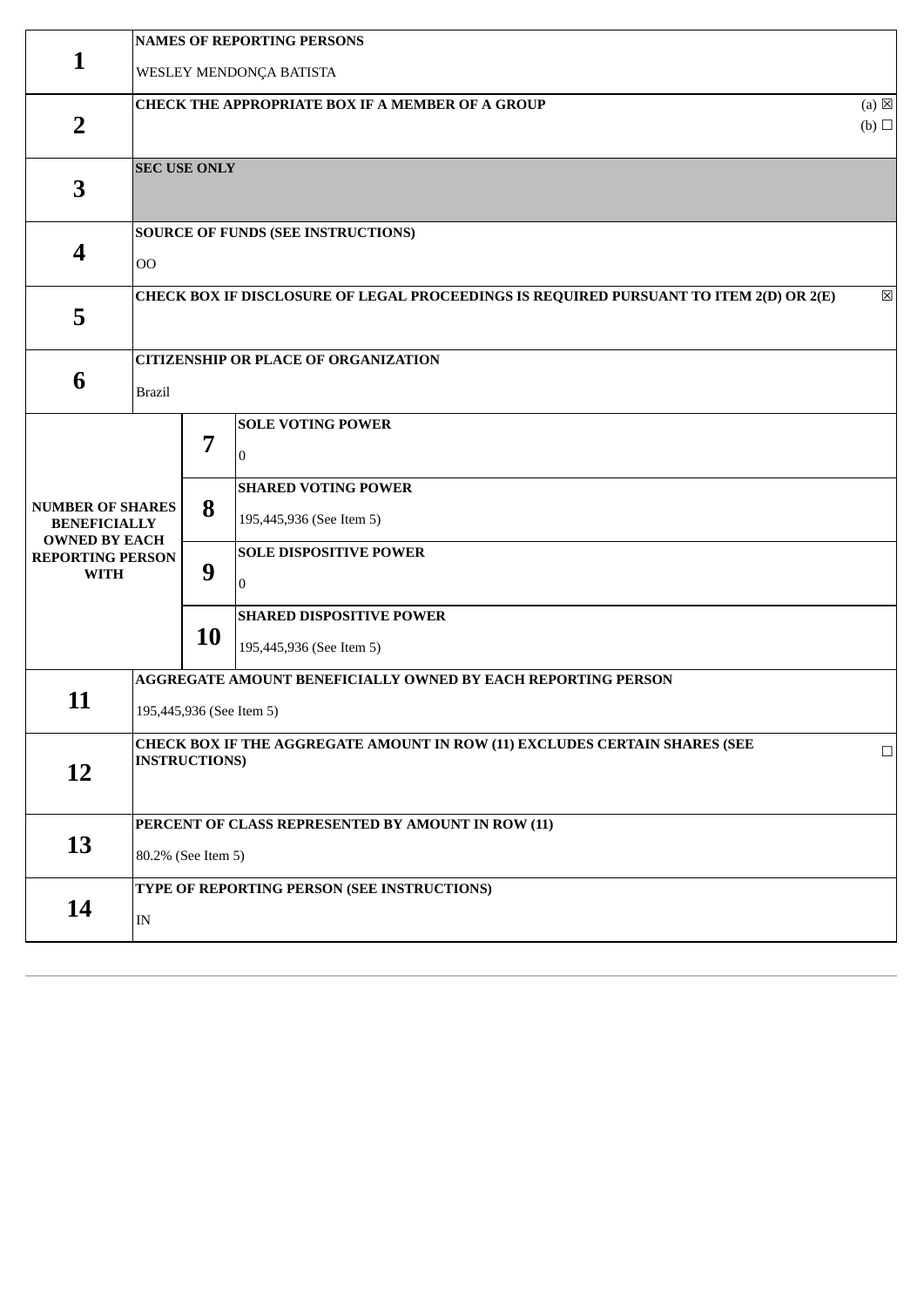|                                                                                                                  | <b>NAMES OF REPORTING PERSONS</b>                                                                  |                                                                          |                                                                                                                                                                          |             |  |  |  |  |  |
|------------------------------------------------------------------------------------------------------------------|----------------------------------------------------------------------------------------------------|--------------------------------------------------------------------------|--------------------------------------------------------------------------------------------------------------------------------------------------------------------------|-------------|--|--|--|--|--|
| 1                                                                                                                | JOESLEY MENDONÇA BATISTA                                                                           |                                                                          |                                                                                                                                                                          |             |  |  |  |  |  |
| $\overline{2}$                                                                                                   | CHECK THE APPROPRIATE BOX IF A MEMBER OF A GROUP                                                   |                                                                          |                                                                                                                                                                          |             |  |  |  |  |  |
| 3                                                                                                                |                                                                                                    | <b>SEC USE ONLY</b>                                                      |                                                                                                                                                                          |             |  |  |  |  |  |
| $\overline{\mathbf{4}}$                                                                                          | 00                                                                                                 |                                                                          | <b>SOURCE OF FUNDS (SEE INSTRUCTIONS)</b>                                                                                                                                |             |  |  |  |  |  |
| 5                                                                                                                |                                                                                                    |                                                                          | CHECK BOX IF DISCLOSURE OF LEGAL PROCEEDINGS IS REQUIRED PURSUANT TO ITEM 2(D) OR 2(E)                                                                                   | $\boxtimes$ |  |  |  |  |  |
| 6                                                                                                                | <b>Brazil</b>                                                                                      |                                                                          | <b>CITIZENSHIP OR PLACE OF ORGANIZATION</b>                                                                                                                              |             |  |  |  |  |  |
| <b>NUMBER OF SHARES</b><br><b>BENEFICIALLY</b><br><b>OWNED BY EACH</b><br><b>REPORTING PERSON</b><br><b>WITH</b> |                                                                                                    | 7<br>8<br>9                                                              | <b>SOLE VOTING POWER</b><br>10<br><b>SHARED VOTING POWER</b><br>195,445,936 (See Item 5)<br><b>SOLE DISPOSITIVE POWER</b><br>$\theta$<br><b>SHARED DISPOSITIVE POWER</b> |             |  |  |  |  |  |
|                                                                                                                  |                                                                                                    | <b>10</b>                                                                | 195,445,936 (See Item 5)<br>AGGREGATE AMOUNT BENEFICIALLY OWNED BY EACH REPORTING PERSON                                                                                 |             |  |  |  |  |  |
| 11                                                                                                               |                                                                                                    | 195,445,936 (See Item 5)                                                 |                                                                                                                                                                          |             |  |  |  |  |  |
| 12                                                                                                               | CHECK BOX IF THE AGGREGATE AMOUNT IN ROW (11) EXCLUDES CERTAIN SHARES (SEE<br><b>INSTRUCTIONS)</b> |                                                                          | $\Box$                                                                                                                                                                   |             |  |  |  |  |  |
| 13                                                                                                               |                                                                                                    | PERCENT OF CLASS REPRESENTED BY AMOUNT IN ROW (11)<br>80.2% (See Item 5) |                                                                                                                                                                          |             |  |  |  |  |  |
| 14                                                                                                               | $\ensuremath{\text{IN}}$                                                                           |                                                                          | TYPE OF REPORTING PERSON (SEE INSTRUCTIONS)                                                                                                                              |             |  |  |  |  |  |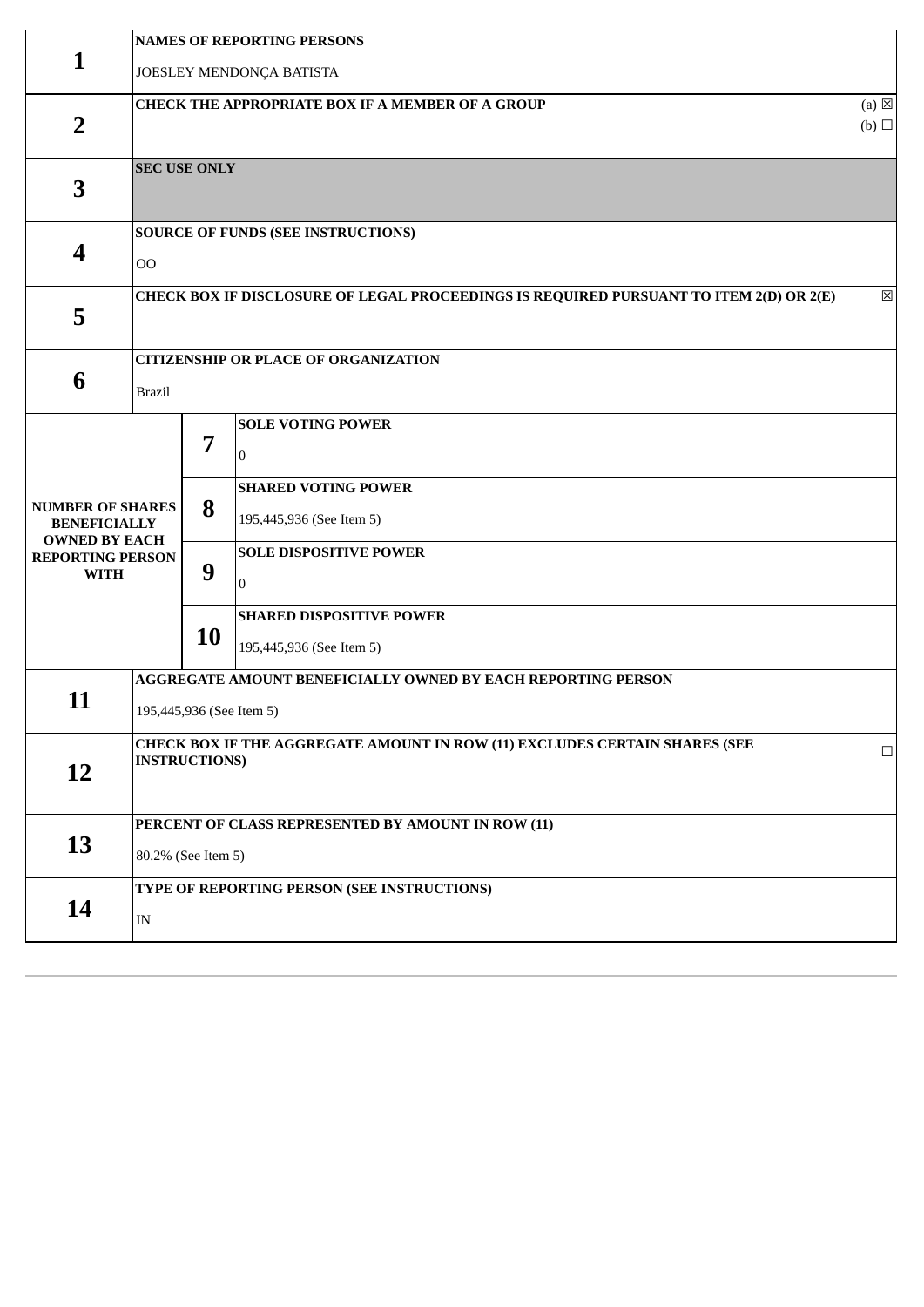|                                                                        | <b>NAMES OF REPORTING PERSONS</b>                                                                  |                          |                                                                                        |             |  |  |  |  |
|------------------------------------------------------------------------|----------------------------------------------------------------------------------------------------|--------------------------|----------------------------------------------------------------------------------------|-------------|--|--|--|--|
| 1                                                                      | J&F INVESTIMENTOS S.A.                                                                             |                          |                                                                                        |             |  |  |  |  |
| $\overline{2}$                                                         | <b>CHECK THE APPROPRIATE BOX IF A MEMBER OF A GROUP</b>                                            |                          |                                                                                        |             |  |  |  |  |
| 3                                                                      |                                                                                                    | <b>SEC USE ONLY</b>      |                                                                                        |             |  |  |  |  |
| 4                                                                      | 00                                                                                                 |                          | <b>SOURCE OF FUNDS (SEE INSTRUCTIONS)</b>                                              |             |  |  |  |  |
| 5                                                                      |                                                                                                    |                          | CHECK BOX IF DISCLOSURE OF LEGAL PROCEEDINGS IS REQUIRED PURSUANT TO ITEM 2(D) OR 2(E) | $\boxtimes$ |  |  |  |  |
| 6                                                                      | <b>Brazil</b>                                                                                      |                          | <b>CITIZENSHIP OR PLACE OF ORGANIZATION</b>                                            |             |  |  |  |  |
|                                                                        |                                                                                                    | 7                        | <b>SOLE VOTING POWER</b><br>$\Omega$<br><b>SHARED VOTING POWER</b>                     |             |  |  |  |  |
| <b>NUMBER OF SHARES</b><br><b>BENEFICIALLY</b><br><b>OWNED BY EACH</b> |                                                                                                    | 8                        | 195,445,936 (See Item 5)                                                               |             |  |  |  |  |
| <b>REPORTING PERSON</b><br><b>WITH</b>                                 |                                                                                                    | 9                        | <b>SOLE DISPOSITIVE POWER</b><br>$\overline{0}$                                        |             |  |  |  |  |
|                                                                        |                                                                                                    | <b>10</b>                | <b>SHARED DISPOSITIVE POWER</b><br>195,445,936 (See Item 5)                            |             |  |  |  |  |
| 11                                                                     |                                                                                                    | 195,445,936 (See Item 5) | AGGREGATE AMOUNT BENEFICIALLY OWNED BY EACH REPORTING PERSON                           |             |  |  |  |  |
| 12                                                                     | CHECK BOX IF THE AGGREGATE AMOUNT IN ROW (11) EXCLUDES CERTAIN SHARES (SEE<br><b>INSTRUCTIONS)</b> |                          | $\Box$                                                                                 |             |  |  |  |  |
| 13                                                                     | PERCENT OF CLASS REPRESENTED BY AMOUNT IN ROW (11)<br>80.2% (See Item 5)                           |                          |                                                                                        |             |  |  |  |  |
| 14                                                                     | CO                                                                                                 |                          | TYPE OF REPORTING PERSON (SEE INSTRUCTIONS)                                            |             |  |  |  |  |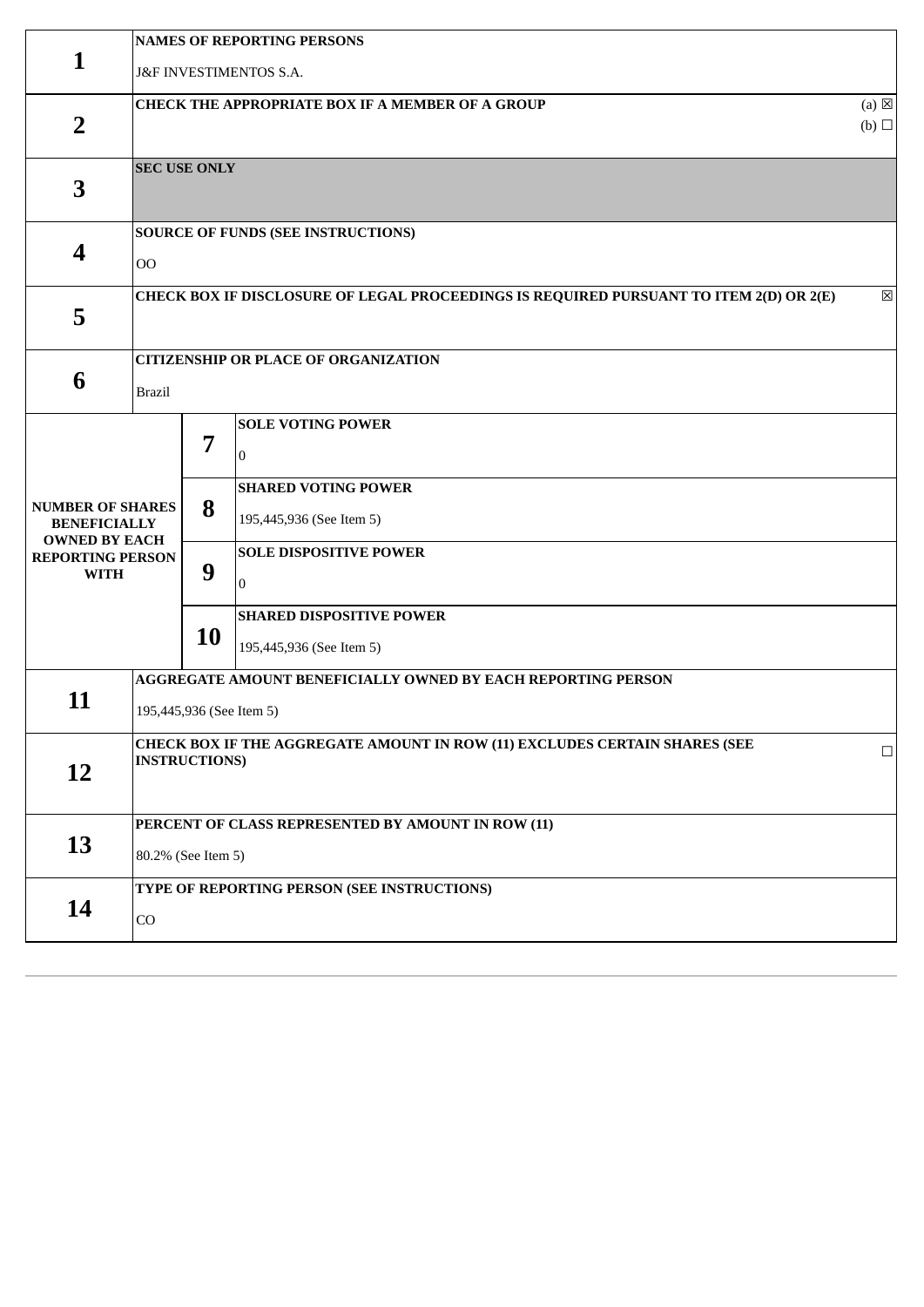|                                                                                                                  | <b>NAMES OF REPORTING PERSONS</b>                                                                  |                                                                          |                                                                                                                                       |             |  |  |  |  |  |
|------------------------------------------------------------------------------------------------------------------|----------------------------------------------------------------------------------------------------|--------------------------------------------------------------------------|---------------------------------------------------------------------------------------------------------------------------------------|-------------|--|--|--|--|--|
| 1                                                                                                                | JBS S.A.                                                                                           |                                                                          |                                                                                                                                       |             |  |  |  |  |  |
| $\overline{2}$                                                                                                   | (a) $\Box$<br><b>CHECK THE APPROPRIATE BOX IF A MEMBER OF A GROUP</b><br>$(b)$ $\square$           |                                                                          |                                                                                                                                       |             |  |  |  |  |  |
| 3                                                                                                                |                                                                                                    | <b>SEC USE ONLY</b>                                                      |                                                                                                                                       |             |  |  |  |  |  |
| $\overline{\mathbf{4}}$                                                                                          | WC                                                                                                 |                                                                          | <b>SOURCE OF FUNDS (SEE INSTRUCTIONS)</b>                                                                                             |             |  |  |  |  |  |
| 5                                                                                                                |                                                                                                    |                                                                          | CHECK BOX IF DISCLOSURE OF LEGAL PROCEEDINGS IS REQUIRED PURSUANT TO ITEM 2(D) OR 2(E)                                                | $\boxtimes$ |  |  |  |  |  |
| 6                                                                                                                | <b>Brazil</b>                                                                                      |                                                                          | <b>CITIZENSHIP OR PLACE OF ORGANIZATION</b>                                                                                           |             |  |  |  |  |  |
| <b>NUMBER OF SHARES</b><br><b>BENEFICIALLY</b><br><b>OWNED BY EACH</b><br><b>REPORTING PERSON</b><br><b>WITH</b> |                                                                                                    | 7<br>8<br>9                                                              | <b>SOLE VOTING POWER</b><br>10<br><b>SHARED VOTING POWER</b><br>195,445,936 (See Item 5)<br><b>SOLE DISPOSITIVE POWER</b><br>$\theta$ |             |  |  |  |  |  |
|                                                                                                                  |                                                                                                    | <b>10</b>                                                                | <b>SHARED DISPOSITIVE POWER</b><br>195,445,936 (See Item 5)                                                                           |             |  |  |  |  |  |
| 11                                                                                                               |                                                                                                    | 195,445,936 (See Item 5)                                                 | AGGREGATE AMOUNT BENEFICIALLY OWNED BY EACH REPORTING PERSON                                                                          |             |  |  |  |  |  |
| 12                                                                                                               | CHECK BOX IF THE AGGREGATE AMOUNT IN ROW (11) EXCLUDES CERTAIN SHARES (SEE<br><b>INSTRUCTIONS)</b> |                                                                          | $\Box$                                                                                                                                |             |  |  |  |  |  |
| 13                                                                                                               |                                                                                                    | PERCENT OF CLASS REPRESENTED BY AMOUNT IN ROW (11)<br>80.2% (See Item 5) |                                                                                                                                       |             |  |  |  |  |  |
| 14                                                                                                               | CO                                                                                                 |                                                                          | TYPE OF REPORTING PERSON (SEE INSTRUCTIONS)                                                                                           |             |  |  |  |  |  |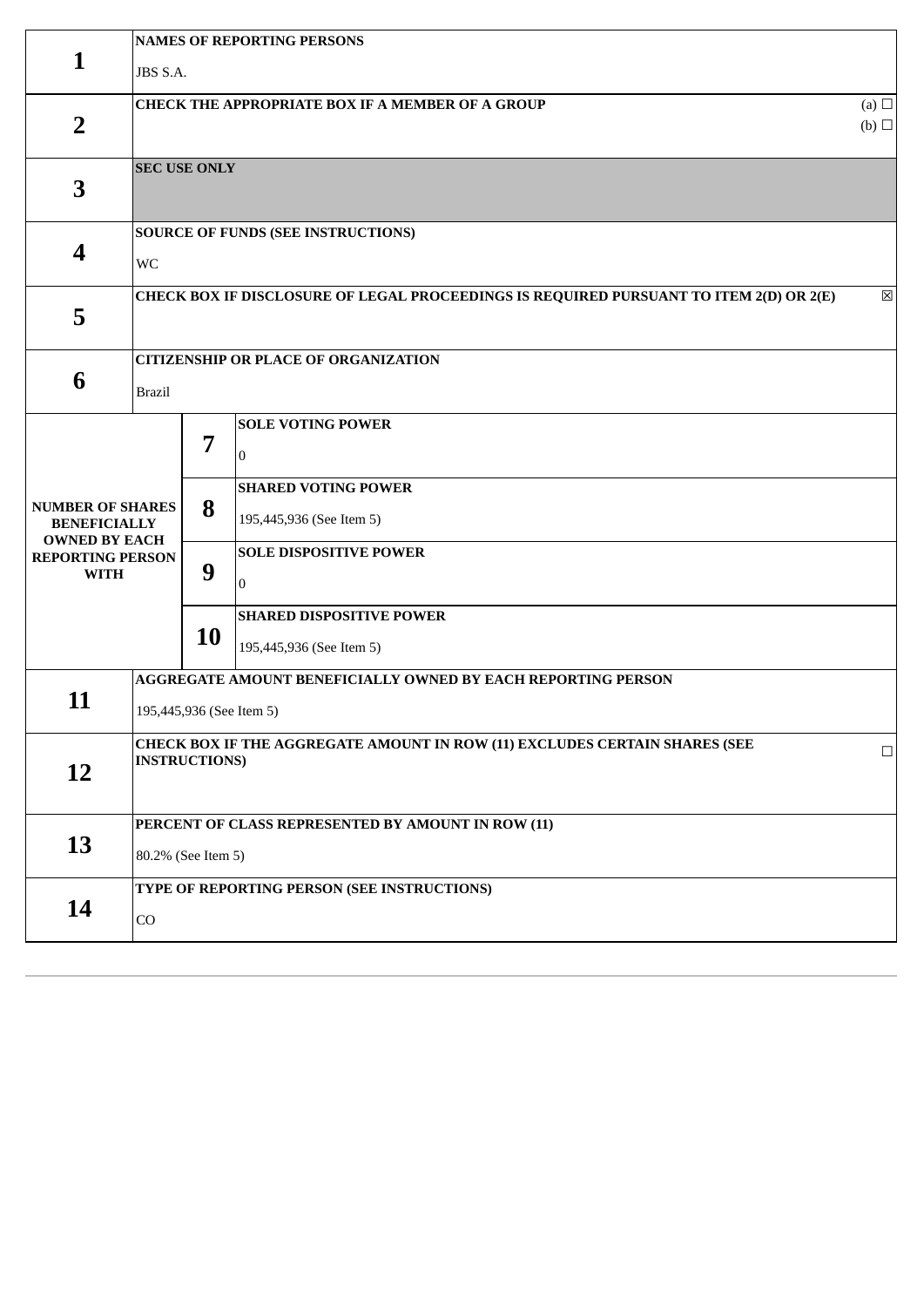|                                                                                                                  | <b>NAMES OF REPORTING PERSONS</b>                                                                  |                                                                          |                                                                                                                                                                          |        |  |  |  |  |
|------------------------------------------------------------------------------------------------------------------|----------------------------------------------------------------------------------------------------|--------------------------------------------------------------------------|--------------------------------------------------------------------------------------------------------------------------------------------------------------------------|--------|--|--|--|--|
| 1                                                                                                                | JBS INVESTMENTS LUXEMBOURG SA                                                                      |                                                                          |                                                                                                                                                                          |        |  |  |  |  |
| $\overline{2}$                                                                                                   | <b>CHECK THE APPROPRIATE BOX IF A MEMBER OF A GROUP</b>                                            |                                                                          |                                                                                                                                                                          |        |  |  |  |  |
| 3                                                                                                                |                                                                                                    | <b>SEC USE ONLY</b>                                                      |                                                                                                                                                                          |        |  |  |  |  |
| $\overline{\mathbf{4}}$                                                                                          | 00                                                                                                 |                                                                          | <b>SOURCE OF FUNDS (SEE INSTRUCTIONS)</b>                                                                                                                                |        |  |  |  |  |
| 5                                                                                                                |                                                                                                    |                                                                          | CHECK BOX IF DISCLOSURE OF LEGAL PROCEEDINGS IS REQUIRED PURSUANT TO ITEM 2(D) OR 2(E)                                                                                   | $\Box$ |  |  |  |  |
| 6                                                                                                                | Luxembourg                                                                                         |                                                                          | <b>CITIZENSHIP OR PLACE OF ORGANIZATION</b>                                                                                                                              |        |  |  |  |  |
| <b>NUMBER OF SHARES</b><br><b>BENEFICIALLY</b><br><b>OWNED BY EACH</b><br><b>REPORTING PERSON</b><br><b>WITH</b> |                                                                                                    | 7<br>8<br>9                                                              | <b>SOLE VOTING POWER</b><br>10<br><b>SHARED VOTING POWER</b><br>195,445,936 (See Item 5)<br><b>SOLE DISPOSITIVE POWER</b><br>$\theta$<br><b>SHARED DISPOSITIVE POWER</b> |        |  |  |  |  |
|                                                                                                                  |                                                                                                    | <b>10</b>                                                                | 195,445,936 (See Item 5)                                                                                                                                                 |        |  |  |  |  |
| 11                                                                                                               |                                                                                                    | 195,445,936 (See Item 5)                                                 | AGGREGATE AMOUNT BENEFICIALLY OWNED BY EACH REPORTING PERSON                                                                                                             |        |  |  |  |  |
| 12                                                                                                               | CHECK BOX IF THE AGGREGATE AMOUNT IN ROW (11) EXCLUDES CERTAIN SHARES (SEE<br><b>INSTRUCTIONS)</b> |                                                                          |                                                                                                                                                                          | $\Box$ |  |  |  |  |
| 13                                                                                                               |                                                                                                    | PERCENT OF CLASS REPRESENTED BY AMOUNT IN ROW (11)<br>80.2% (See Item 5) |                                                                                                                                                                          |        |  |  |  |  |
| 14                                                                                                               | CO                                                                                                 |                                                                          | TYPE OF REPORTING PERSON (SEE INSTRUCTIONS)                                                                                                                              |        |  |  |  |  |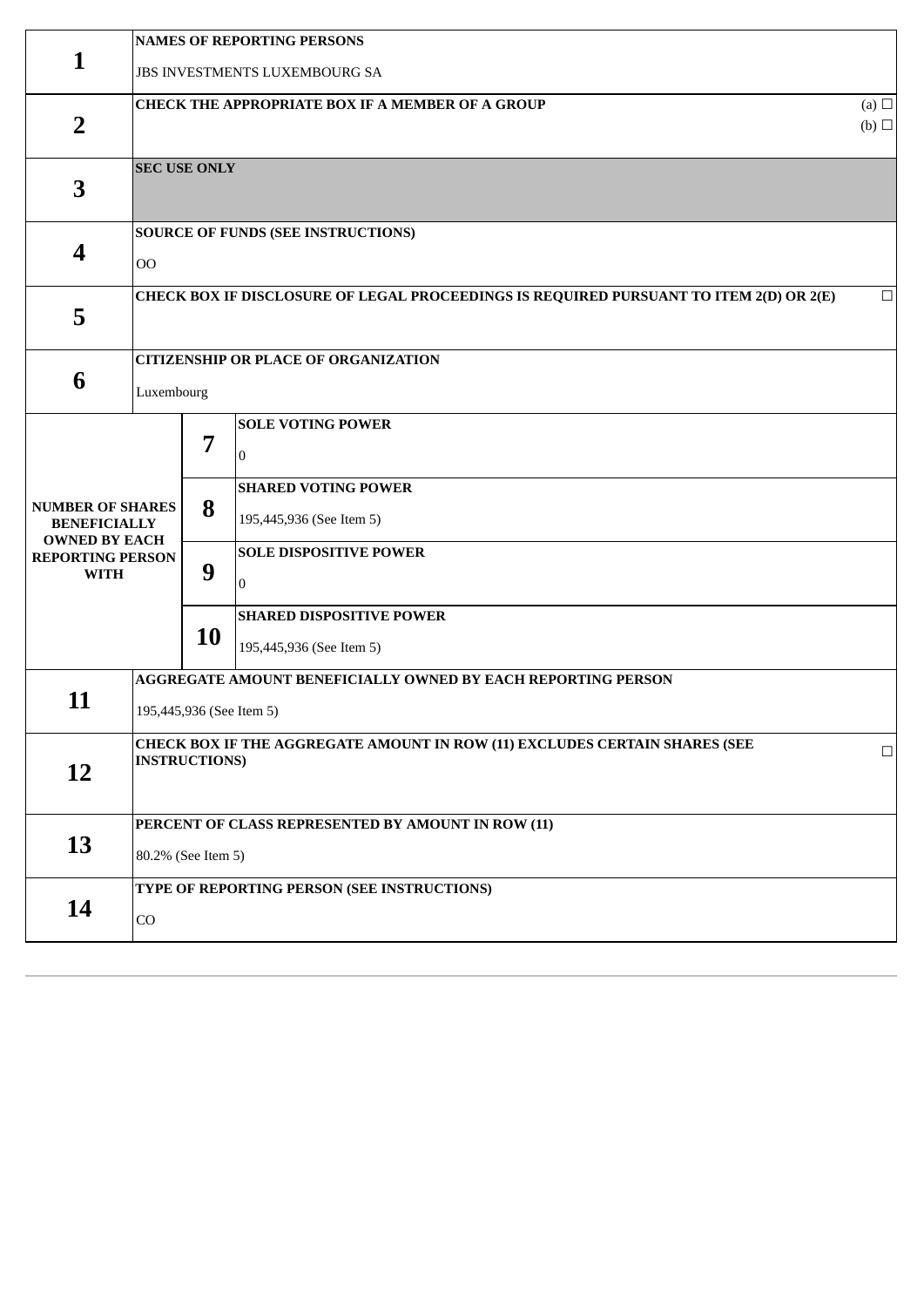|                                                                                                                  | <b>NAMES OF REPORTING PERSONS</b>                                                                  |                          |                                                                                                                                                                                                                  |        |  |  |  |  |
|------------------------------------------------------------------------------------------------------------------|----------------------------------------------------------------------------------------------------|--------------------------|------------------------------------------------------------------------------------------------------------------------------------------------------------------------------------------------------------------|--------|--|--|--|--|
| 1                                                                                                                |                                                                                                    |                          | JBS GLOBAL LUXEMBOURG S.À R.L.                                                                                                                                                                                   |        |  |  |  |  |
| $\overline{2}$                                                                                                   | <b>CHECK THE APPROPRIATE BOX IF A MEMBER OF A GROUP</b>                                            |                          |                                                                                                                                                                                                                  |        |  |  |  |  |
| 3                                                                                                                | <b>SEC USE ONLY</b>                                                                                |                          |                                                                                                                                                                                                                  |        |  |  |  |  |
| $\overline{\mathbf{4}}$                                                                                          | O <sub>O</sub>                                                                                     |                          | <b>SOURCE OF FUNDS (SEE INSTRUCTIONS)</b>                                                                                                                                                                        |        |  |  |  |  |
| 5                                                                                                                |                                                                                                    |                          | CHECK BOX IF DISCLOSURE OF LEGAL PROCEEDINGS IS REQUIRED PURSUANT TO ITEM 2(D) OR 2(E)                                                                                                                           | $\Box$ |  |  |  |  |
| 6                                                                                                                | Luxembourg                                                                                         |                          | <b>CITIZENSHIP OR PLACE OF ORGANIZATION</b>                                                                                                                                                                      |        |  |  |  |  |
| <b>NUMBER OF SHARES</b><br><b>BENEFICIALLY</b><br><b>OWNED BY EACH</b><br><b>REPORTING PERSON</b><br><b>WITH</b> |                                                                                                    | 7<br>8<br>9<br><b>10</b> | <b>SOLE VOTING POWER</b><br>$\bf{0}$<br><b>SHARED VOTING POWER</b><br>195,445,936 (See Item 5)<br><b>SOLE DISPOSITIVE POWER</b><br>$\overline{0}$<br><b>SHARED DISPOSITIVE POWER</b><br>195,445,936 (See Item 5) |        |  |  |  |  |
| 11                                                                                                               |                                                                                                    | 195,445,936 (See Item 5) | AGGREGATE AMOUNT BENEFICIALLY OWNED BY EACH REPORTING PERSON                                                                                                                                                     |        |  |  |  |  |
| 12                                                                                                               | CHECK BOX IF THE AGGREGATE AMOUNT IN ROW (11) EXCLUDES CERTAIN SHARES (SEE<br><b>INSTRUCTIONS)</b> |                          | $\Box$                                                                                                                                                                                                           |        |  |  |  |  |
| 13                                                                                                               | PERCENT OF CLASS REPRESENTED BY AMOUNT IN ROW (11)<br>80.2% (See Item 5)                           |                          |                                                                                                                                                                                                                  |        |  |  |  |  |
| 14                                                                                                               | CO                                                                                                 |                          | TYPE OF REPORTING PERSON (SEE INSTRUCTIONS)                                                                                                                                                                      |        |  |  |  |  |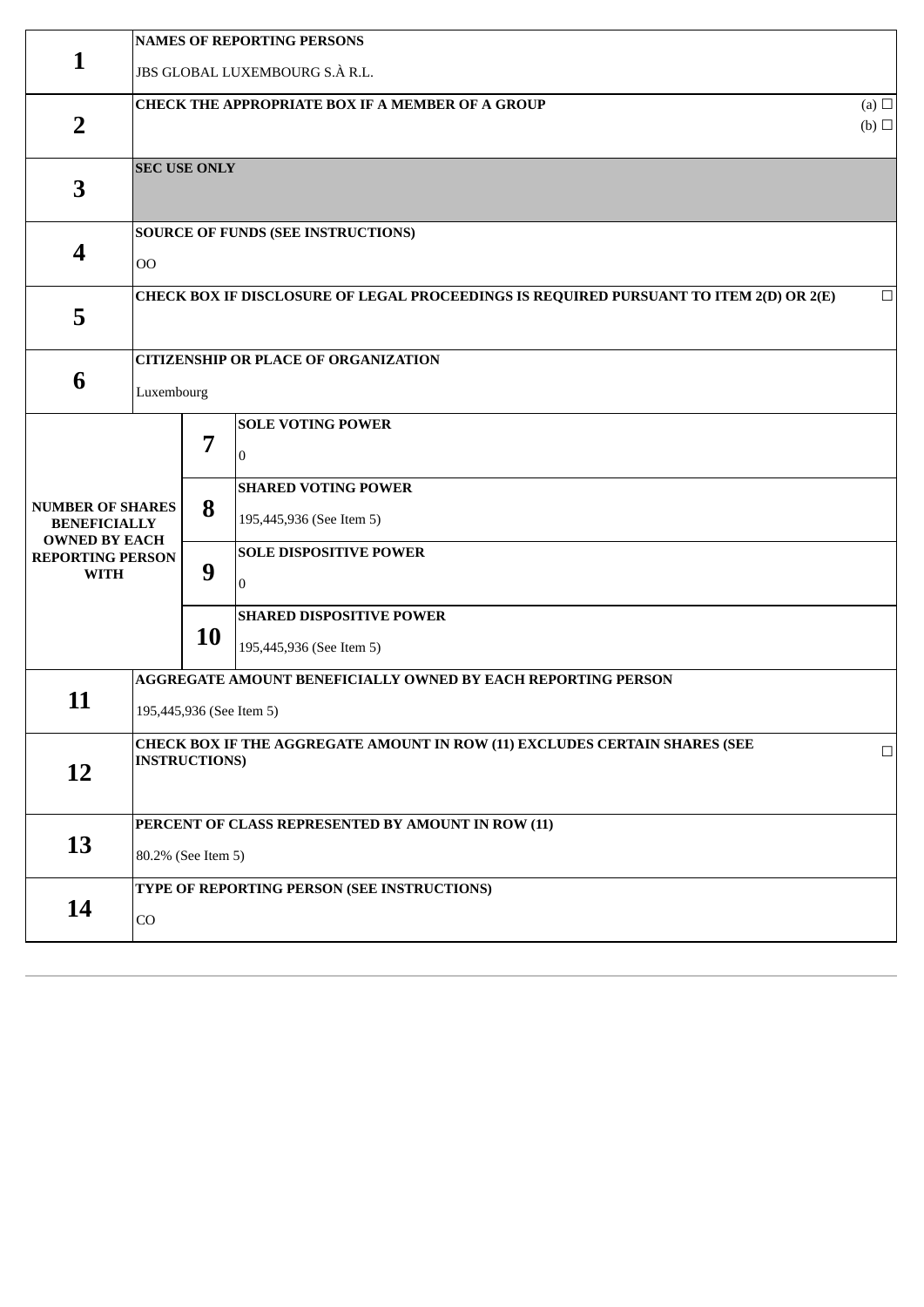|                                                                                                                  | <b>NAMES OF REPORTING PERSONS</b>                                                                                              |                                                                          |                                                                                                                                                                                      |        |  |  |  |  |
|------------------------------------------------------------------------------------------------------------------|--------------------------------------------------------------------------------------------------------------------------------|--------------------------------------------------------------------------|--------------------------------------------------------------------------------------------------------------------------------------------------------------------------------------|--------|--|--|--|--|
| 1                                                                                                                | JBS HOLDING LUXEMBOURG S.À R.L.                                                                                                |                                                                          |                                                                                                                                                                                      |        |  |  |  |  |
| $\overline{2}$                                                                                                   | CHECK THE APPROPRIATE BOX IF A MEMBER OF A GROUP<br>$(b)$ $\square$                                                            |                                                                          |                                                                                                                                                                                      |        |  |  |  |  |
| 3                                                                                                                |                                                                                                                                | <b>SEC USE ONLY</b>                                                      |                                                                                                                                                                                      |        |  |  |  |  |
| 4                                                                                                                | O <sub>O</sub>                                                                                                                 |                                                                          | <b>SOURCE OF FUNDS (SEE INSTRUCTIONS)</b>                                                                                                                                            |        |  |  |  |  |
| 5                                                                                                                |                                                                                                                                |                                                                          | CHECK BOX IF DISCLOSURE OF LEGAL PROCEEDINGS IS REQUIRED PURSUANT TO ITEM 2(D) OR 2(E)                                                                                               | $\Box$ |  |  |  |  |
| 6                                                                                                                | Luxembourg                                                                                                                     |                                                                          | <b>CITIZENSHIP OR PLACE OF ORGANIZATION</b>                                                                                                                                          |        |  |  |  |  |
| <b>NUMBER OF SHARES</b><br><b>BENEFICIALLY</b><br><b>OWNED BY EACH</b><br><b>REPORTING PERSON</b><br><b>WITH</b> |                                                                                                                                | 7<br>8<br>9<br><b>10</b>                                                 | <b>SOLE VOTING POWER</b><br>$\theta$<br><b>SHARED VOTING POWER</b><br>195,445,936 (See Item 5)<br><b>SOLE DISPOSITIVE POWER</b><br>$\overline{0}$<br><b>SHARED DISPOSITIVE POWER</b> |        |  |  |  |  |
| 11                                                                                                               |                                                                                                                                |                                                                          | 195,445,936 (See Item 5)<br>AGGREGATE AMOUNT BENEFICIALLY OWNED BY EACH REPORTING PERSON                                                                                             |        |  |  |  |  |
| 12                                                                                                               | 195,445,936 (See Item 5)<br>CHECK BOX IF THE AGGREGATE AMOUNT IN ROW (11) EXCLUDES CERTAIN SHARES (SEE<br><b>INSTRUCTIONS)</b> |                                                                          |                                                                                                                                                                                      |        |  |  |  |  |
| 13                                                                                                               |                                                                                                                                | PERCENT OF CLASS REPRESENTED BY AMOUNT IN ROW (11)<br>80.2% (See Item 5) |                                                                                                                                                                                      |        |  |  |  |  |
| 14                                                                                                               | CO                                                                                                                             |                                                                          | TYPE OF REPORTING PERSON (SEE INSTRUCTIONS)                                                                                                                                          |        |  |  |  |  |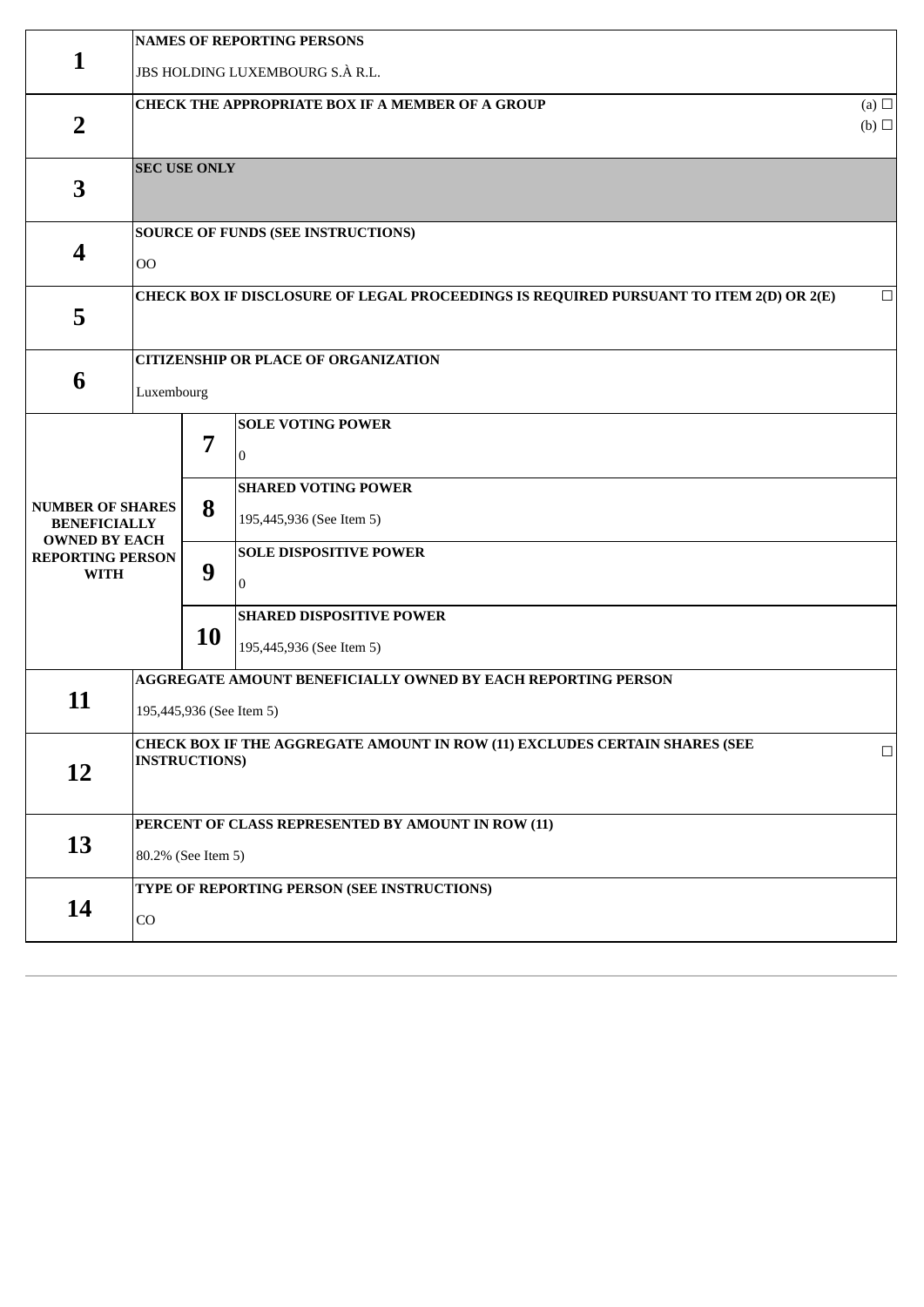|                                                                                                                  | <b>NAMES OF REPORTING PERSONS</b>                                                                  |                          |                                                                                                                                                                                                                  |        |  |  |  |  |
|------------------------------------------------------------------------------------------------------------------|----------------------------------------------------------------------------------------------------|--------------------------|------------------------------------------------------------------------------------------------------------------------------------------------------------------------------------------------------------------|--------|--|--|--|--|
| 1                                                                                                                | <b>JBS GLOBAL MEAT HOLDINGS PTY. LTD.</b>                                                          |                          |                                                                                                                                                                                                                  |        |  |  |  |  |
| $\overline{2}$                                                                                                   | CHECK THE APPROPRIATE BOX IF A MEMBER OF A GROUP                                                   |                          |                                                                                                                                                                                                                  |        |  |  |  |  |
| 3                                                                                                                |                                                                                                    | <b>SEC USE ONLY</b>      |                                                                                                                                                                                                                  |        |  |  |  |  |
| 4                                                                                                                | O <sub>O</sub>                                                                                     |                          | <b>SOURCE OF FUNDS (SEE INSTRUCTIONS)</b>                                                                                                                                                                        |        |  |  |  |  |
| 5                                                                                                                |                                                                                                    |                          | CHECK BOX IF DISCLOSURE OF LEGAL PROCEEDINGS IS REQUIRED PURSUANT TO ITEM 2(D) OR 2(E)                                                                                                                           | $\Box$ |  |  |  |  |
| 6                                                                                                                | Australia                                                                                          |                          | <b>CITIZENSHIP OR PLACE OF ORGANIZATION</b>                                                                                                                                                                      |        |  |  |  |  |
| <b>NUMBER OF SHARES</b><br><b>BENEFICIALLY</b><br><b>OWNED BY EACH</b><br><b>REPORTING PERSON</b><br><b>WITH</b> |                                                                                                    | 7<br>8<br>9<br><b>10</b> | <b>SOLE VOTING POWER</b><br>$\theta$<br><b>SHARED VOTING POWER</b><br>195,445,936 (See Item 5)<br><b>SOLE DISPOSITIVE POWER</b><br>$\overline{0}$<br><b>SHARED DISPOSITIVE POWER</b><br>195,445,936 (See Item 5) |        |  |  |  |  |
| 11                                                                                                               |                                                                                                    | 195,445,936 (See Item 5) | AGGREGATE AMOUNT BENEFICIALLY OWNED BY EACH REPORTING PERSON                                                                                                                                                     |        |  |  |  |  |
| 12                                                                                                               | CHECK BOX IF THE AGGREGATE AMOUNT IN ROW (11) EXCLUDES CERTAIN SHARES (SEE<br><b>INSTRUCTIONS)</b> |                          | $\Box$                                                                                                                                                                                                           |        |  |  |  |  |
| 13                                                                                                               | PERCENT OF CLASS REPRESENTED BY AMOUNT IN ROW (11)<br>80.2% (See Item 5)                           |                          |                                                                                                                                                                                                                  |        |  |  |  |  |
| 14                                                                                                               | CO                                                                                                 |                          | TYPE OF REPORTING PERSON (SEE INSTRUCTIONS)                                                                                                                                                                      |        |  |  |  |  |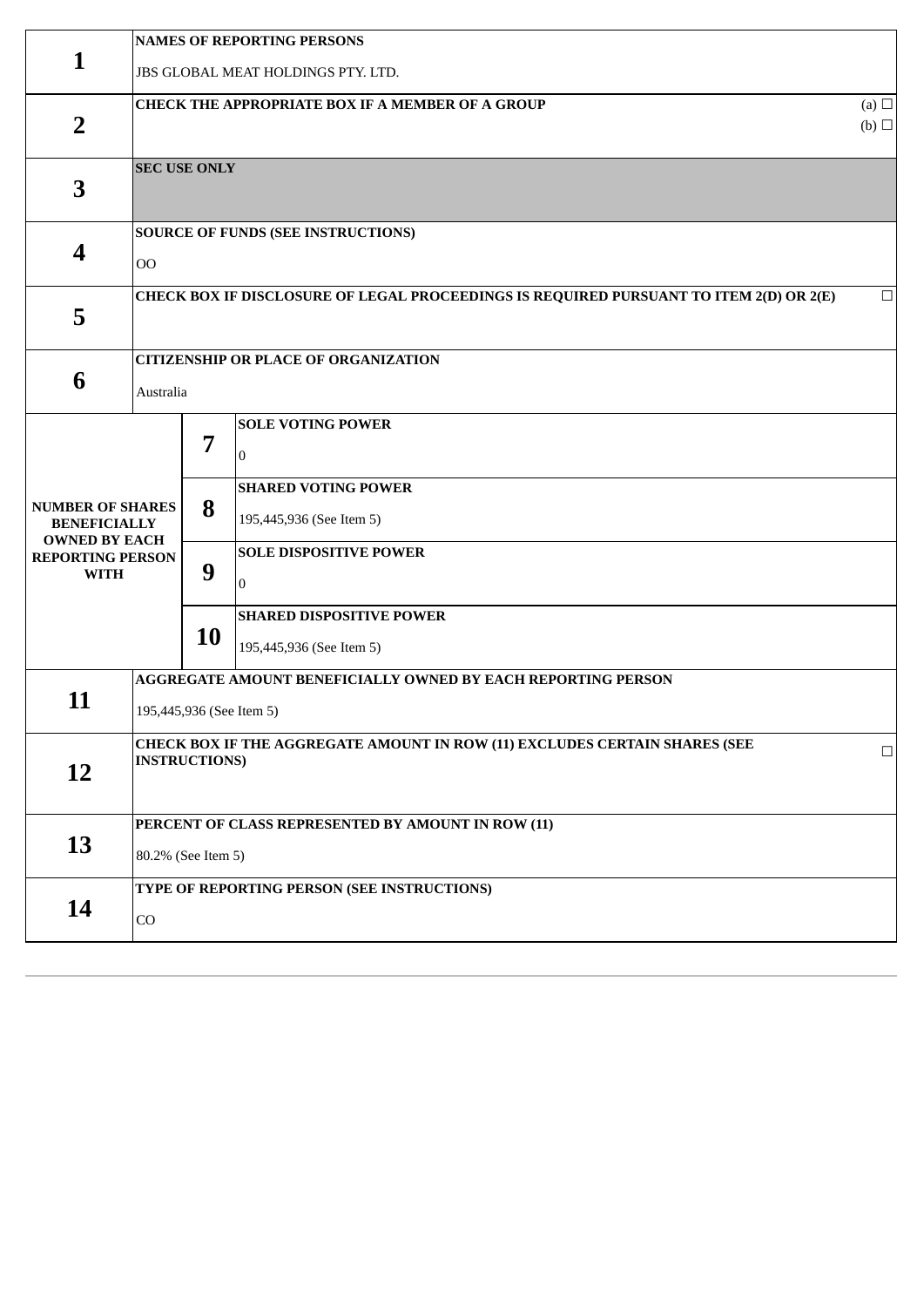|                                                                                                                  | <b>NAMES OF REPORTING PERSONS</b>                                                                  |                          |                                                                                                                                                                                                                  |        |  |  |  |  |
|------------------------------------------------------------------------------------------------------------------|----------------------------------------------------------------------------------------------------|--------------------------|------------------------------------------------------------------------------------------------------------------------------------------------------------------------------------------------------------------|--------|--|--|--|--|
| 1                                                                                                                |                                                                                                    |                          | JBS USA HOLDING LUX S.À R.L.                                                                                                                                                                                     |        |  |  |  |  |
| $\overline{2}$                                                                                                   | <b>CHECK THE APPROPRIATE BOX IF A MEMBER OF A GROUP</b>                                            |                          |                                                                                                                                                                                                                  |        |  |  |  |  |
| 3                                                                                                                | <b>SEC USE ONLY</b>                                                                                |                          |                                                                                                                                                                                                                  |        |  |  |  |  |
| $\overline{\mathbf{4}}$                                                                                          | O <sub>O</sub>                                                                                     |                          | <b>SOURCE OF FUNDS (SEE INSTRUCTIONS)</b>                                                                                                                                                                        |        |  |  |  |  |
| 5                                                                                                                |                                                                                                    |                          | CHECK BOX IF DISCLOSURE OF LEGAL PROCEEDINGS IS REQUIRED PURSUANT TO ITEM 2(D) OR 2(E)                                                                                                                           | $\Box$ |  |  |  |  |
| 6                                                                                                                | Luxembourg                                                                                         |                          | <b>CITIZENSHIP OR PLACE OF ORGANIZATION</b>                                                                                                                                                                      |        |  |  |  |  |
| <b>NUMBER OF SHARES</b><br><b>BENEFICIALLY</b><br><b>OWNED BY EACH</b><br><b>REPORTING PERSON</b><br><b>WITH</b> |                                                                                                    | 7<br>8<br>9<br><b>10</b> | <b>SOLE VOTING POWER</b><br>$\bf{0}$<br><b>SHARED VOTING POWER</b><br>195,445,936 (See Item 5)<br><b>SOLE DISPOSITIVE POWER</b><br>$\overline{0}$<br><b>SHARED DISPOSITIVE POWER</b><br>195,445,936 (See Item 5) |        |  |  |  |  |
| 11                                                                                                               |                                                                                                    | 195,445,936 (See Item 5) | AGGREGATE AMOUNT BENEFICIALLY OWNED BY EACH REPORTING PERSON                                                                                                                                                     |        |  |  |  |  |
| 12                                                                                                               | CHECK BOX IF THE AGGREGATE AMOUNT IN ROW (11) EXCLUDES CERTAIN SHARES (SEE<br><b>INSTRUCTIONS)</b> |                          |                                                                                                                                                                                                                  | $\Box$ |  |  |  |  |
| 13                                                                                                               | PERCENT OF CLASS REPRESENTED BY AMOUNT IN ROW (11)<br>80.2% (See Item 5)                           |                          |                                                                                                                                                                                                                  |        |  |  |  |  |
| 14                                                                                                               | CO                                                                                                 |                          | TYPE OF REPORTING PERSON (SEE INSTRUCTIONS)                                                                                                                                                                      |        |  |  |  |  |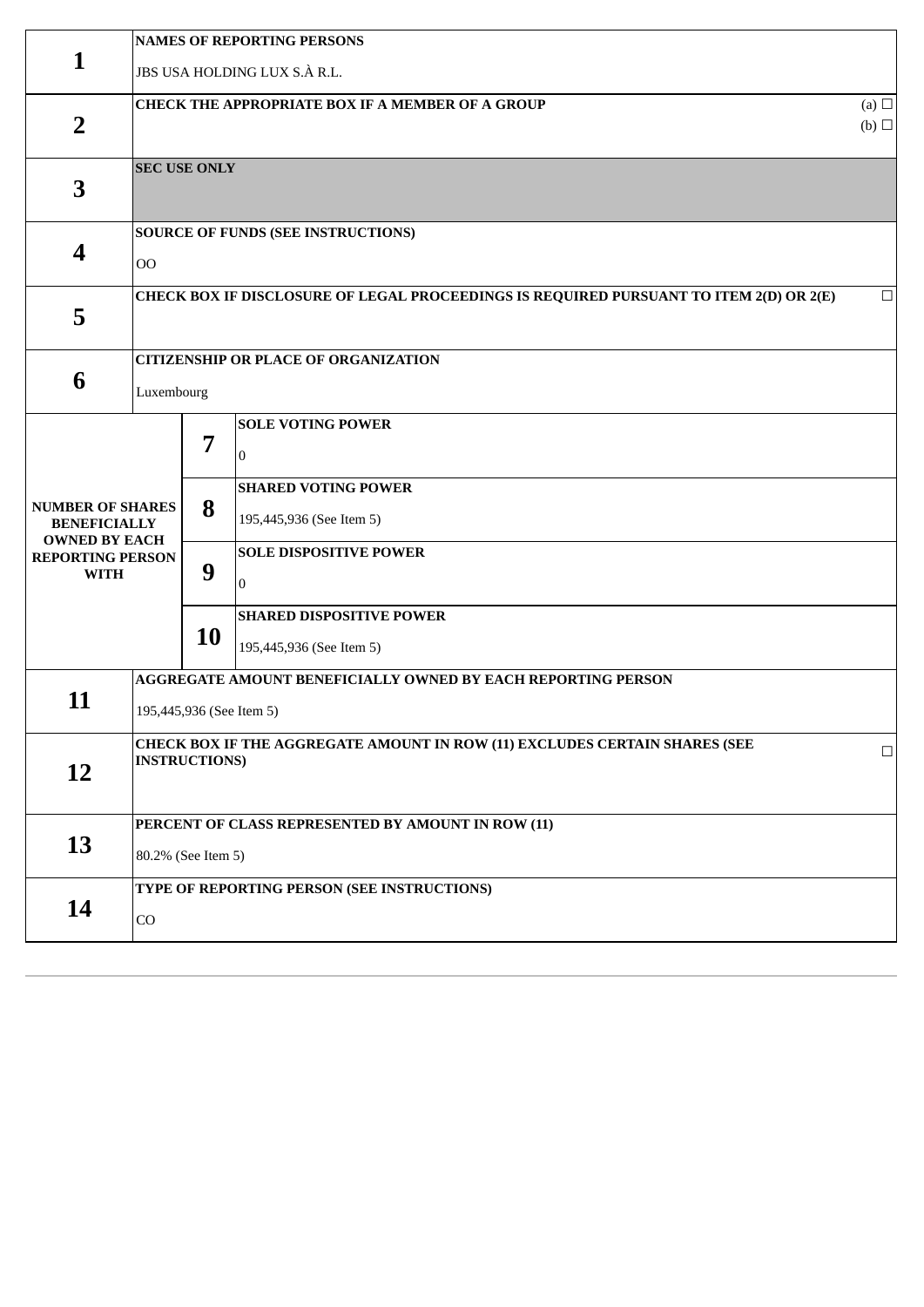|                                                                        | <b>NAMES OF REPORTING PERSONS</b>                                        |                          |                                                                                        |        |  |  |  |  |
|------------------------------------------------------------------------|--------------------------------------------------------------------------|--------------------------|----------------------------------------------------------------------------------------|--------|--|--|--|--|
| 1                                                                      | JBS USA LUX S.A.                                                         |                          |                                                                                        |        |  |  |  |  |
| $\overline{2}$                                                         | <b>CHECK THE APPROPRIATE BOX IF A MEMBER OF A GROUP</b>                  |                          |                                                                                        |        |  |  |  |  |
| 3                                                                      | <b>SEC USE ONLY</b>                                                      |                          |                                                                                        |        |  |  |  |  |
| 4                                                                      | 00                                                                       |                          | <b>SOURCE OF FUNDS (SEE INSTRUCTIONS)</b>                                              |        |  |  |  |  |
| 5                                                                      |                                                                          |                          | CHECK BOX IF DISCLOSURE OF LEGAL PROCEEDINGS IS REQUIRED PURSUANT TO ITEM 2(D) OR 2(E) | $\Box$ |  |  |  |  |
| 6                                                                      | Luxembourg                                                               |                          | <b>CITIZENSHIP OR PLACE OF ORGANIZATION</b>                                            |        |  |  |  |  |
|                                                                        |                                                                          | 7                        | <b>SOLE VOTING POWER</b><br>$\Omega$<br><b>SHARED VOTING POWER</b>                     |        |  |  |  |  |
| <b>NUMBER OF SHARES</b><br><b>BENEFICIALLY</b><br><b>OWNED BY EACH</b> |                                                                          | 8                        | 195,445,936 (See Item 5)                                                               |        |  |  |  |  |
| <b>REPORTING PERSON</b><br><b>WITH</b>                                 |                                                                          | 9                        | <b>SOLE DISPOSITIVE POWER</b><br>$\overline{0}$                                        |        |  |  |  |  |
|                                                                        | <b>10</b>                                                                |                          | <b>SHARED DISPOSITIVE POWER</b><br>195,445,936 (See Item 5)                            |        |  |  |  |  |
| 11                                                                     |                                                                          | 195,445,936 (See Item 5) | AGGREGATE AMOUNT BENEFICIALLY OWNED BY EACH REPORTING PERSON                           |        |  |  |  |  |
| 12                                                                     | <b>INSTRUCTIONS)</b>                                                     |                          | CHECK BOX IF THE AGGREGATE AMOUNT IN ROW (11) EXCLUDES CERTAIN SHARES (SEE             | $\Box$ |  |  |  |  |
| 13                                                                     | PERCENT OF CLASS REPRESENTED BY AMOUNT IN ROW (11)<br>80.2% (See Item 5) |                          |                                                                                        |        |  |  |  |  |
| 14                                                                     | CO                                                                       |                          | TYPE OF REPORTING PERSON (SEE INSTRUCTIONS)                                            |        |  |  |  |  |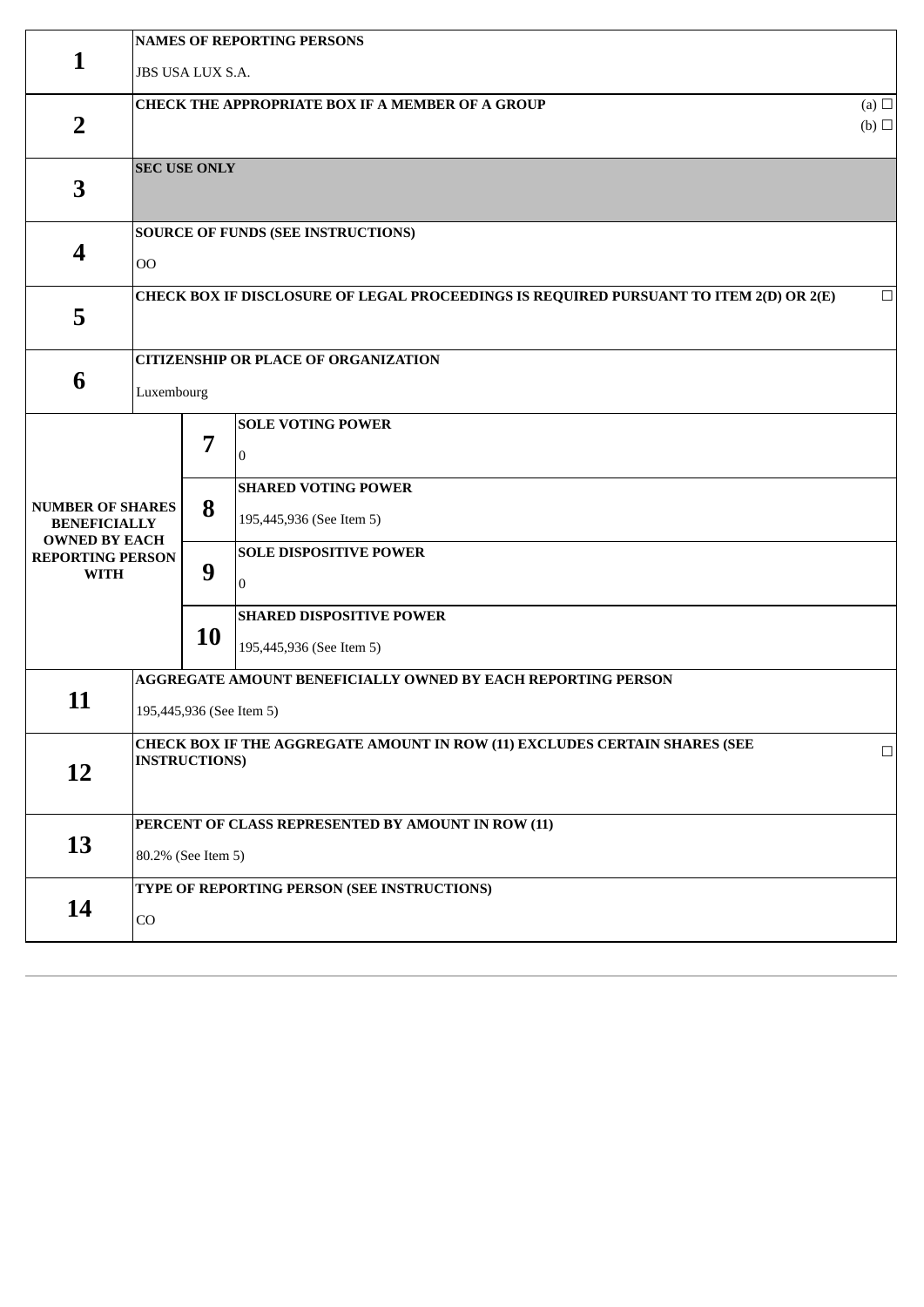|                                                                                                                  | <b>NAMES OF REPORTING PERSONS</b>                                                                  |                          |                                                                                                                                                                                                                  |        |  |  |  |  |
|------------------------------------------------------------------------------------------------------------------|----------------------------------------------------------------------------------------------------|--------------------------|------------------------------------------------------------------------------------------------------------------------------------------------------------------------------------------------------------------|--------|--|--|--|--|
| 1                                                                                                                |                                                                                                    |                          | JBS PETRUSSE FINANCE S.À R.L.                                                                                                                                                                                    |        |  |  |  |  |
| $\overline{2}$                                                                                                   | <b>CHECK THE APPROPRIATE BOX IF A MEMBER OF A GROUP</b>                                            |                          |                                                                                                                                                                                                                  |        |  |  |  |  |
| 3                                                                                                                | <b>SEC USE ONLY</b>                                                                                |                          |                                                                                                                                                                                                                  |        |  |  |  |  |
| $\overline{\mathbf{4}}$                                                                                          | O <sub>O</sub>                                                                                     |                          | <b>SOURCE OF FUNDS (SEE INSTRUCTIONS)</b>                                                                                                                                                                        |        |  |  |  |  |
| 5                                                                                                                |                                                                                                    |                          | CHECK BOX IF DISCLOSURE OF LEGAL PROCEEDINGS IS REQUIRED PURSUANT TO ITEM 2(D) OR 2(E)                                                                                                                           | $\Box$ |  |  |  |  |
| 6                                                                                                                | Luxembourg                                                                                         |                          | <b>CITIZENSHIP OR PLACE OF ORGANIZATION</b>                                                                                                                                                                      |        |  |  |  |  |
| <b>NUMBER OF SHARES</b><br><b>BENEFICIALLY</b><br><b>OWNED BY EACH</b><br><b>REPORTING PERSON</b><br><b>WITH</b> |                                                                                                    | 7<br>8<br>9<br><b>10</b> | <b>SOLE VOTING POWER</b><br>$\bf{0}$<br><b>SHARED VOTING POWER</b><br>195,445,936 (See Item 5)<br><b>SOLE DISPOSITIVE POWER</b><br>$\overline{0}$<br><b>SHARED DISPOSITIVE POWER</b><br>195,445,936 (See Item 5) |        |  |  |  |  |
| 11                                                                                                               |                                                                                                    | 195,445,936 (See Item 5) | AGGREGATE AMOUNT BENEFICIALLY OWNED BY EACH REPORTING PERSON                                                                                                                                                     |        |  |  |  |  |
| 12                                                                                                               | CHECK BOX IF THE AGGREGATE AMOUNT IN ROW (11) EXCLUDES CERTAIN SHARES (SEE<br><b>INSTRUCTIONS)</b> |                          |                                                                                                                                                                                                                  | $\Box$ |  |  |  |  |
| 13                                                                                                               | PERCENT OF CLASS REPRESENTED BY AMOUNT IN ROW (11)<br>80.2% (See Item 5)                           |                          |                                                                                                                                                                                                                  |        |  |  |  |  |
| 14                                                                                                               | CO                                                                                                 |                          | TYPE OF REPORTING PERSON (SEE INSTRUCTIONS)                                                                                                                                                                      |        |  |  |  |  |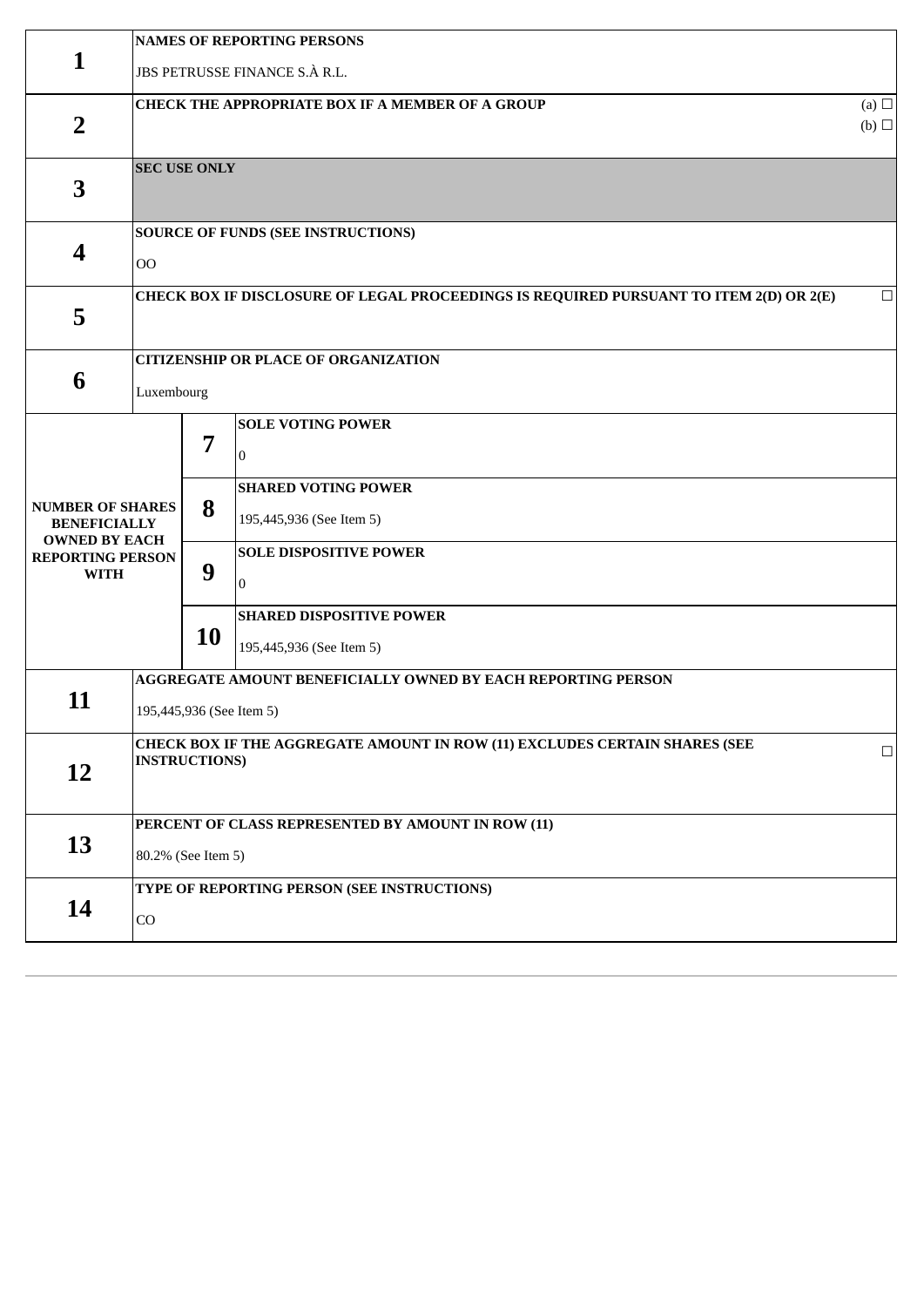|                                                                        | <b>NAMES OF REPORTING PERSONS</b>                                                                  |                          |                                                                                        |        |  |  |  |  |
|------------------------------------------------------------------------|----------------------------------------------------------------------------------------------------|--------------------------|----------------------------------------------------------------------------------------|--------|--|--|--|--|
| $\mathbf{1}$                                                           | JBS LUXEMBOURG S.À R.L.                                                                            |                          |                                                                                        |        |  |  |  |  |
| $\overline{2}$                                                         | <b>CHECK THE APPROPRIATE BOX IF A MEMBER OF A GROUP</b><br>$(b)$ $\square$                         |                          |                                                                                        |        |  |  |  |  |
| 3                                                                      |                                                                                                    | <b>SEC USE ONLY</b>      |                                                                                        |        |  |  |  |  |
| 4                                                                      | 00                                                                                                 |                          | <b>SOURCE OF FUNDS (SEE INSTRUCTIONS)</b>                                              |        |  |  |  |  |
| 5                                                                      |                                                                                                    |                          | CHECK BOX IF DISCLOSURE OF LEGAL PROCEEDINGS IS REQUIRED PURSUANT TO ITEM 2(D) OR 2(E) | $\Box$ |  |  |  |  |
| 6                                                                      | Luxembourg                                                                                         |                          | <b>CITIZENSHIP OR PLACE OF ORGANIZATION</b>                                            |        |  |  |  |  |
|                                                                        |                                                                                                    | 7                        | <b>SOLE VOTING POWER</b><br>0<br><b>SHARED VOTING POWER</b>                            |        |  |  |  |  |
| <b>NUMBER OF SHARES</b><br><b>BENEFICIALLY</b><br><b>OWNED BY EACH</b> |                                                                                                    | 8                        | 195,445,936 (See Item 5)                                                               |        |  |  |  |  |
| <b>REPORTING PERSON</b><br><b>WITH</b>                                 |                                                                                                    | 9                        | <b>SOLE DISPOSITIVE POWER</b><br>$\Omega$                                              |        |  |  |  |  |
|                                                                        | 10                                                                                                 |                          | <b>SHARED DISPOSITIVE POWER</b><br>195,445,936 (See Item 5)                            |        |  |  |  |  |
| 11                                                                     |                                                                                                    | 195,445,936 (See Item 5) | AGGREGATE AMOUNT BENEFICIALLY OWNED BY EACH REPORTING PERSON                           |        |  |  |  |  |
| 12                                                                     | CHECK BOX IF THE AGGREGATE AMOUNT IN ROW (11) EXCLUDES CERTAIN SHARES (SEE<br><b>INSTRUCTIONS)</b> |                          | $\Box$                                                                                 |        |  |  |  |  |
| 13                                                                     | PERCENT OF CLASS REPRESENTED BY AMOUNT IN ROW (11)<br>80.2% (See Item 5)                           |                          |                                                                                        |        |  |  |  |  |
| 14                                                                     | CO                                                                                                 |                          | TYPE OF REPORTING PERSON (SEE INSTRUCTIONS)                                            |        |  |  |  |  |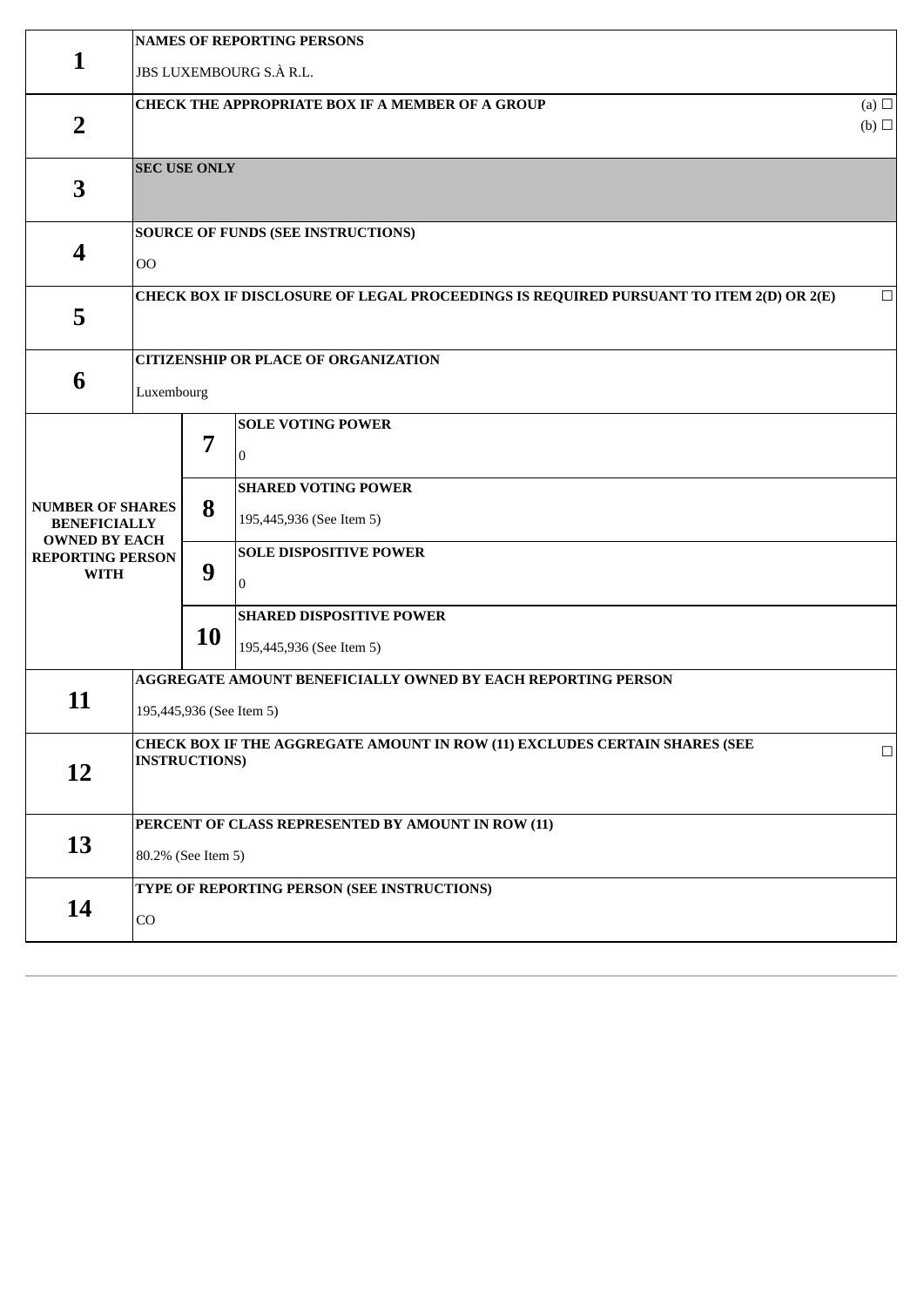|                                                                        | <b>NAMES OF REPORTING PERSONS</b>                                                                            |    |                                                                       |  |  |  |
|------------------------------------------------------------------------|--------------------------------------------------------------------------------------------------------------|----|-----------------------------------------------------------------------|--|--|--|
| 1                                                                      |                                                                                                              |    | JBS USA FOOD COMPANY HOLDINGS<br>I.R.S. Identification No. 58-1034573 |  |  |  |
| $\overline{2}$                                                         | CHECK THE APPROPRIATE BOX IF A MEMBER OF A GROUP<br>(b)                                                      |    |                                                                       |  |  |  |
| 3                                                                      | <b>SEC USE ONLY</b>                                                                                          |    |                                                                       |  |  |  |
| $\overline{\mathbf{4}}$                                                | <b>SOURCE OF FUNDS (SEE INSTRUCTIONS)</b><br>$_{\rm OO}$                                                     |    |                                                                       |  |  |  |
| 5                                                                      | CHECK BOX IF DISCLOSURE OF LEGAL PROCEEDINGS IS REQUIRED PURSUANT TO ITEM 2(D) OR 2(E)<br>$\Box$             |    |                                                                       |  |  |  |
| 6                                                                      | <b>CITIZENSHIP OR PLACE OF ORGANIZATION</b><br>Delaware                                                      |    |                                                                       |  |  |  |
|                                                                        |                                                                                                              | 7  | <b>SOLE VOTING POWER</b><br>$\Omega$                                  |  |  |  |
| <b>NUMBER OF SHARES</b><br><b>BENEFICIALLY</b><br><b>OWNED BY EACH</b> |                                                                                                              | 8  | <b>SHARED VOTING POWER</b><br>195,445,936 (See Item 5)                |  |  |  |
| <b>REPORTING PERSON</b><br><b>WITH</b>                                 |                                                                                                              | 9  | <b>SOLE DISPOSITIVE POWER</b><br>$\Omega$                             |  |  |  |
|                                                                        |                                                                                                              | 10 | <b>SHARED DISPOSITIVE POWER</b><br>195,445,936 (See Item 5)           |  |  |  |
| 11                                                                     | AGGREGATE AMOUNT BENEFICIALLY OWNED BY EACH REPORTING PERSON<br>195,445,936 (See Item 5)                     |    |                                                                       |  |  |  |
| <b>12</b>                                                              | CHECK BOX IF THE AGGREGATE AMOUNT IN ROW (11) EXCLUDES CERTAIN SHARES (SEE<br>$\Box$<br><b>INSTRUCTIONS)</b> |    |                                                                       |  |  |  |
| 13                                                                     | PERCENT OF CLASS REPRESENTED BY AMOUNT IN ROW (11)<br>80.2% (See Item 5)                                     |    |                                                                       |  |  |  |
| 14                                                                     | TYPE OF REPORTING PERSON (SEE INSTRUCTIONS)<br>CO                                                            |    |                                                                       |  |  |  |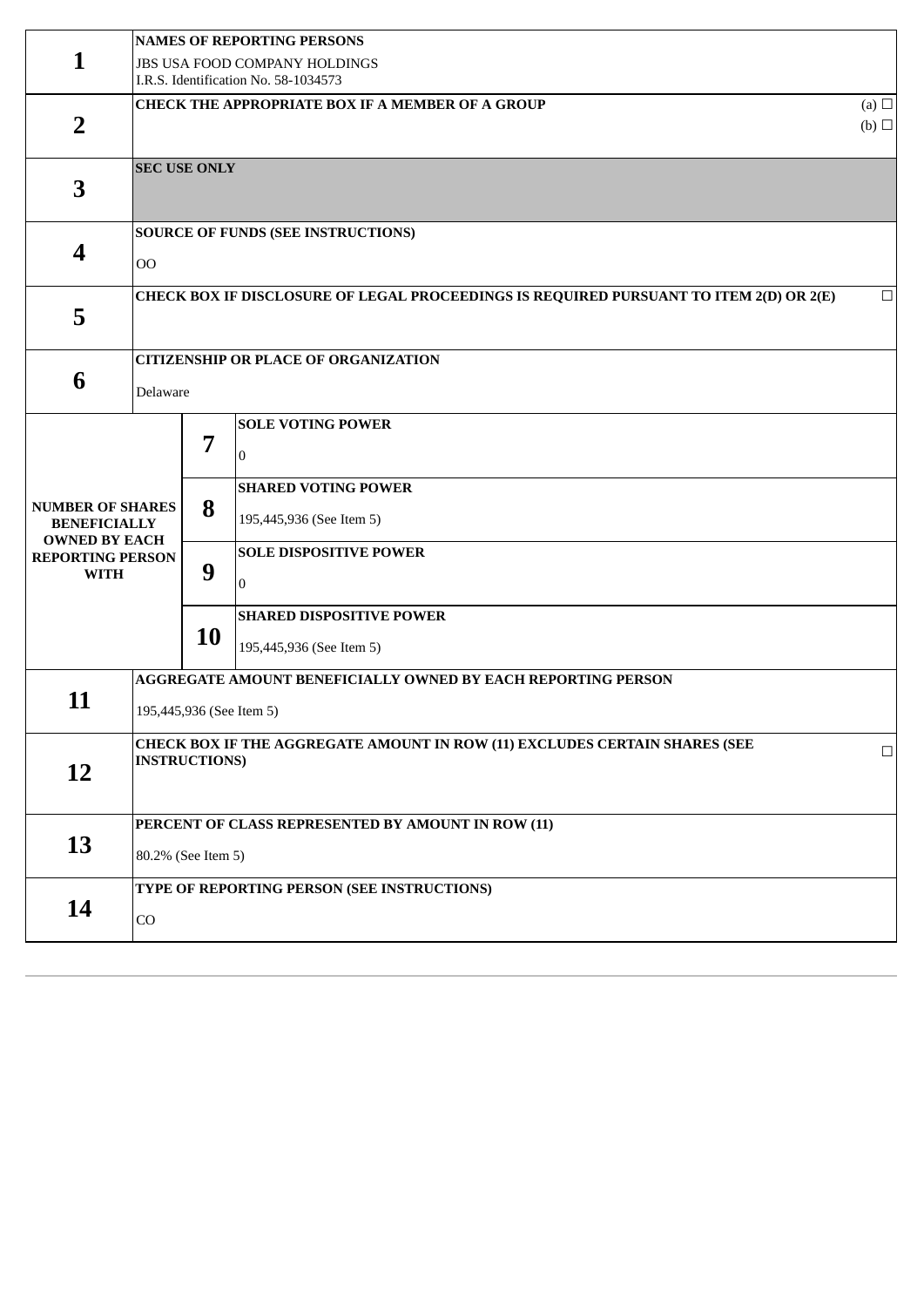|                                                                        | <b>NAMES OF REPORTING PERSONS</b>                                                                            |    |                                                                        |  |  |  |
|------------------------------------------------------------------------|--------------------------------------------------------------------------------------------------------------|----|------------------------------------------------------------------------|--|--|--|
| 1                                                                      | <b>JBS USA FOOD COMPANY</b><br>I.R.S. Identification No. 81-0775570                                          |    |                                                                        |  |  |  |
| $\overline{2}$                                                         | CHECK THE APPROPRIATE BOX IF A MEMBER OF A GROUP<br>(b)                                                      |    |                                                                        |  |  |  |
| 3                                                                      | <b>SEC USE ONLY</b>                                                                                          |    |                                                                        |  |  |  |
| 4                                                                      | <b>SOURCE OF FUNDS (SEE INSTRUCTIONS)</b><br>O <sub>O</sub>                                                  |    |                                                                        |  |  |  |
| 5                                                                      | CHECK BOX IF DISCLOSURE OF LEGAL PROCEEDINGS IS REQUIRED PURSUANT TO ITEM 2(D) OR 2(E)<br>$\Box$             |    |                                                                        |  |  |  |
| 6                                                                      | <b>CITIZENSHIP OR PLACE OF ORGANIZATION</b><br>Delaware                                                      |    |                                                                        |  |  |  |
|                                                                        |                                                                                                              | 7  | <b>SOLE VOTING POWER</b><br>$\mathbf{0}$<br><b>SHARED VOTING POWER</b> |  |  |  |
| <b>NUMBER OF SHARES</b><br><b>BENEFICIALLY</b><br><b>OWNED BY EACH</b> |                                                                                                              | 8  | 195,445,936 (See Item 5)                                               |  |  |  |
| <b>REPORTING PERSON</b><br><b>WITH</b>                                 |                                                                                                              | 9  | <b>SOLE DISPOSITIVE POWER</b><br>$\overline{0}$                        |  |  |  |
|                                                                        |                                                                                                              | 10 | <b>SHARED DISPOSITIVE POWER</b><br>195,445,936 (See Item 5)            |  |  |  |
| 11                                                                     | AGGREGATE AMOUNT BENEFICIALLY OWNED BY EACH REPORTING PERSON<br>195,445,936 (See Item 5)                     |    |                                                                        |  |  |  |
| 12                                                                     | CHECK BOX IF THE AGGREGATE AMOUNT IN ROW (11) EXCLUDES CERTAIN SHARES (SEE<br>$\Box$<br><b>INSTRUCTIONS)</b> |    |                                                                        |  |  |  |
| 13                                                                     | PERCENT OF CLASS REPRESENTED BY AMOUNT IN ROW (11)<br>80.2% (See Item 5)                                     |    |                                                                        |  |  |  |
| 14                                                                     | TYPE OF REPORTING PERSON (SEE INSTRUCTIONS)<br>CO                                                            |    |                                                                        |  |  |  |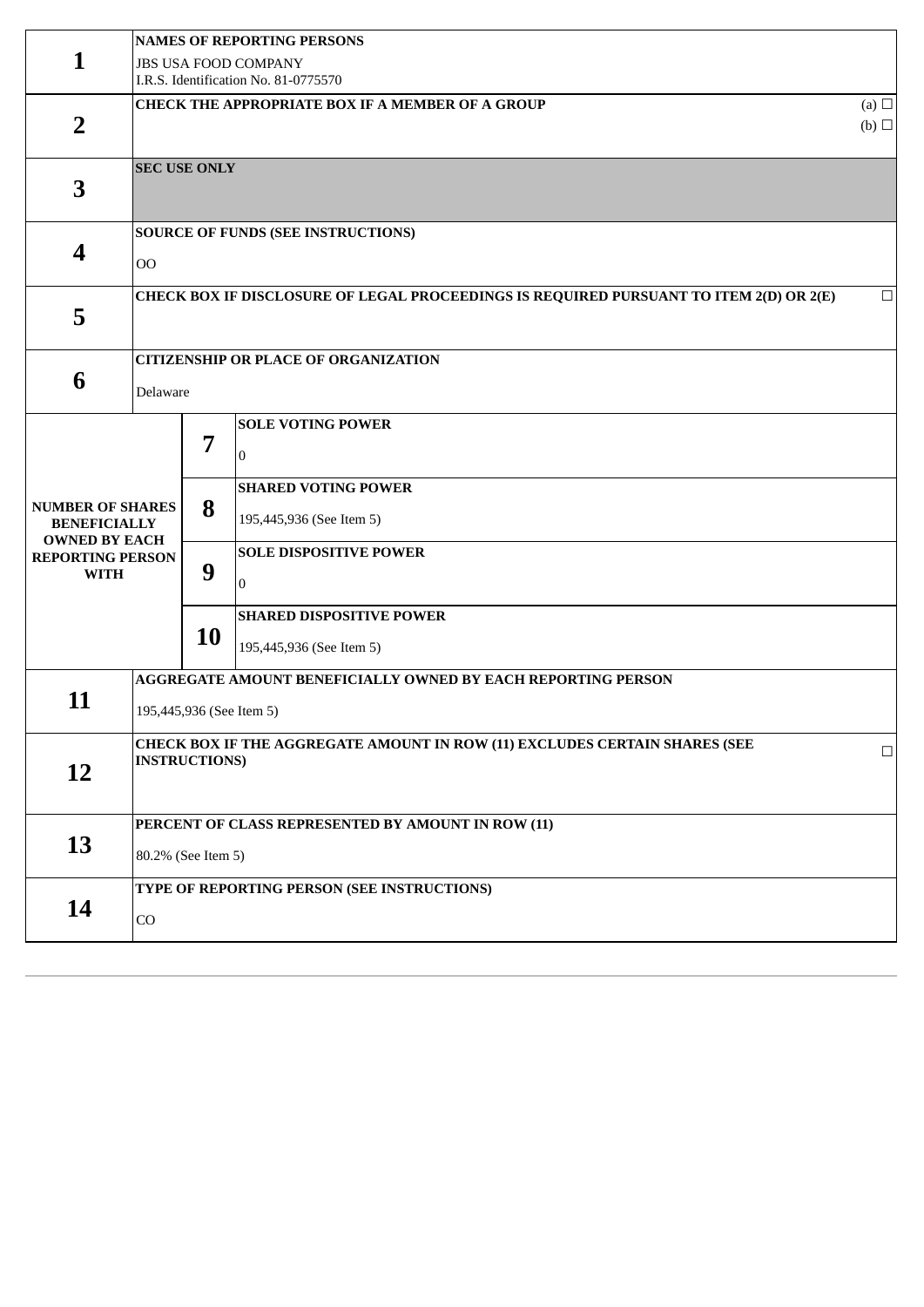|                                                                        | <b>NAMES OF REPORTING PERSONS</b>                                                                            |    |                                                             |  |  |  |
|------------------------------------------------------------------------|--------------------------------------------------------------------------------------------------------------|----|-------------------------------------------------------------|--|--|--|
| 1                                                                      | JBS WISCONSIN PROPERTIES, LLC<br>I.R.S. Identification No. 39-1993214                                        |    |                                                             |  |  |  |
| $\overline{2}$                                                         | CHECK THE APPROPRIATE BOX IF A MEMBER OF A GROUP<br>(a) $\Box$<br>(b)                                        |    |                                                             |  |  |  |
| 3                                                                      | <b>SEC USE ONLY</b>                                                                                          |    |                                                             |  |  |  |
| 4                                                                      | <b>SOURCE OF FUNDS (SEE INSTRUCTIONS)</b><br>O <sub>O</sub>                                                  |    |                                                             |  |  |  |
| 5                                                                      | CHECK BOX IF DISCLOSURE OF LEGAL PROCEEDINGS IS REQUIRED PURSUANT TO ITEM 2(D) OR 2(E)<br>$\Box$             |    |                                                             |  |  |  |
| 6                                                                      | <b>CITIZENSHIP OR PLACE OF ORGANIZATION</b><br>Wisconsin                                                     |    |                                                             |  |  |  |
|                                                                        |                                                                                                              | 7  | <b>SOLE VOTING POWER</b><br>$\mathbf{0}$                    |  |  |  |
| <b>NUMBER OF SHARES</b><br><b>BENEFICIALLY</b><br><b>OWNED BY EACH</b> |                                                                                                              | 8  | <b>SHARED VOTING POWER</b><br>195,445,936 (See Item 5)      |  |  |  |
| <b>REPORTING PERSON</b><br><b>WITH</b>                                 |                                                                                                              | 9  | <b>SOLE DISPOSITIVE POWER</b><br>$\overline{0}$             |  |  |  |
|                                                                        |                                                                                                              | 10 | <b>SHARED DISPOSITIVE POWER</b><br>195,445,936 (See Item 5) |  |  |  |
| 11                                                                     | AGGREGATE AMOUNT BENEFICIALLY OWNED BY EACH REPORTING PERSON<br>195,445,936 (See Item 5)                     |    |                                                             |  |  |  |
| 12                                                                     | CHECK BOX IF THE AGGREGATE AMOUNT IN ROW (11) EXCLUDES CERTAIN SHARES (SEE<br>$\Box$<br><b>INSTRUCTIONS)</b> |    |                                                             |  |  |  |
| 13                                                                     | PERCENT OF CLASS REPRESENTED BY AMOUNT IN ROW (11)<br>80.2% (See Item 5)                                     |    |                                                             |  |  |  |
| 14                                                                     | TYPE OF REPORTING PERSON (SEE INSTRUCTIONS)<br>OO (See Item 2)                                               |    |                                                             |  |  |  |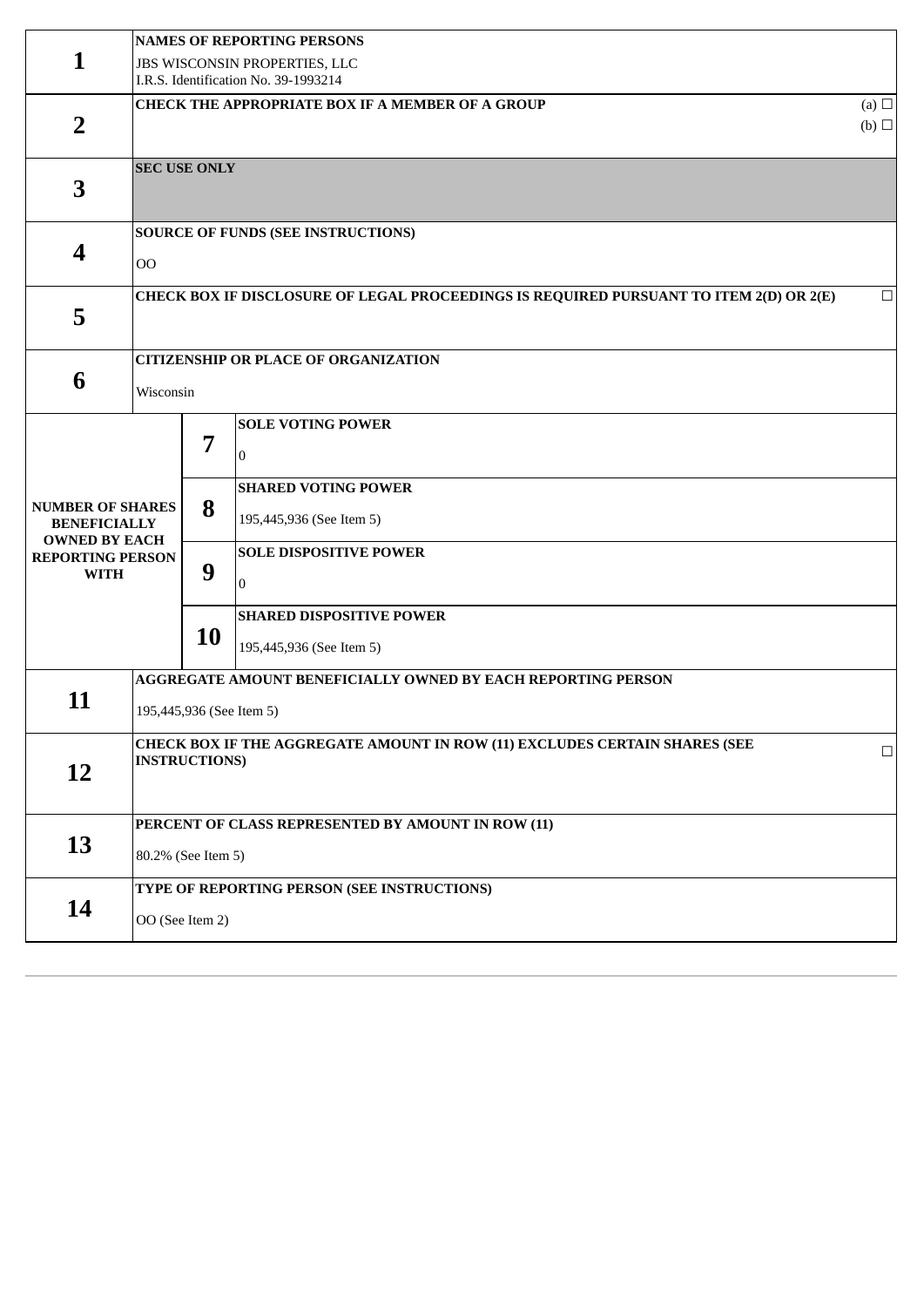### **Item 1. Security and Issuer**

This Amendment No. 9 (this "Amendment No. 9") amends and supplements the Statement on Schedule 13D previously filed with the Securities and Exchange Commission (the "SEC") on January 7, 2010, as amended on November 8, 2010, on January 3, 2012, on March 1, 2012, on March 7, 2012, on March 13, 2012, on December 28, 2015, on December 30, 2015 and on August 13, 2022 (the "Statement"), with respect to Common Stock, par value \$0.01 per share (the "Common Stock"), of Pilgrim's Pride Corporation, a Delaware corporation (the "Issuer"). The Issuer's principal executive offices are located at 1770 Promontory Circle, Greeley, Colorado 80634-9038. Capitalized terms used herein and not otherwise defined have the meanings assigned to such terms in the Statement. Except as otherwise provided herein, each Item of the Statement remains unchanged.

### **Item 2. Identity and Background**

On January 22, 2022, JBS Ansembourg Holding S.à r.l. ("JBS Ansembourg") was merged with and into JBS Petrusse Finance S.à r.l ("JBS Petrusse"), a private limited liability company, with JBS Petrusse surviving the merger as a wholly owned subsidiary of JBS USA Lux S.A. with the same principal office, business purpose and managers as JBS Ansembourg prior to the merger. Accordingly, all references in Amendment No. 8 to the Statement to JBS Ansembourg Holding S.à r.l. and JBS Ansembourg are hereby amended and replaced with references to JBS Petrusse Finance S.à r.l. and JBS Petrusse, respectively.

### **Item 4. Purpose of Transaction**

Item 4 of the Statement is hereby amended and supplemented by the addition of the following:

On February 17, 2022, JBS Brazil issued a material fact notice announcing that JBS Brazil had withdrawn its previously announced proposal to acquire all of the outstanding shares of Common Stock that are not owned by JBS Brazil or its subsidiaries. A copy of the material fact notice is filed as Exhibit 99.2 to Amendment No. 9, and the information set forth in the notice is incorporated by reference herein.

As previously reported, JBS Brazil and each of the other Reporting Persons intends to regularly review its investment in the Issuer.

Based on such review, as well as other factors (including those described in the final sentence of this paragraph), the Reporting Persons and/or other persons affiliated with them may, and reserve the right to, either alone or as part of a group, (a) acquire additional securities of the Issuer (including shares of Common Stock), through open market purchases, publicly or privately negotiated transactions or otherwise, (b) dispose of all or a portion of the securities of the Issuer (including shares of Common Stock) owned by it in the open market, in publicly or privately negotiated transactions, in underwritten offerings or otherwise or (c) take any other available course of action, including (i) engaging in discussions with the Issuer's management, board of directors and shareholders and other relevant parties or (ii) encouraging, causing or seeking to cause the Issuer or such persons to consider or explore extraordinary corporate transactions involving the Issuer. Such extraordinary corporate transactions could include a merger, reorganization or take-private transaction that could result in the delisting of the Common Stock from the Nasdaq Global Select Market; acquisitions or dispositions of assets or businesses; repurchases or changes to the capitalization or dividend policy of the Issuer; or other material changes to the Issuer's business or corporate structure, including changes in management or the composition of the board of directors. Any such actions the Reporting Persons might undertake may be made at any time without prior notice based on, among other things, the Reporting Persons' evaluation of the Issuer's business, prospects and financial condition; the market price for the Issuer's securities; other opportunities available to the Reporting Persons; general market, industry and economic conditions; and changes in law and government regulations.

Furthermore, the Reporting Persons may, and reserve the right to, formulate plans or make other proposals that could relate to or result in any of the matters listed in Items 4(a)–(j) of Schedule 13D; modify or withdraw any such plan or proposal; or change its intentions with respect to previous plans or proposals, in each case at any time.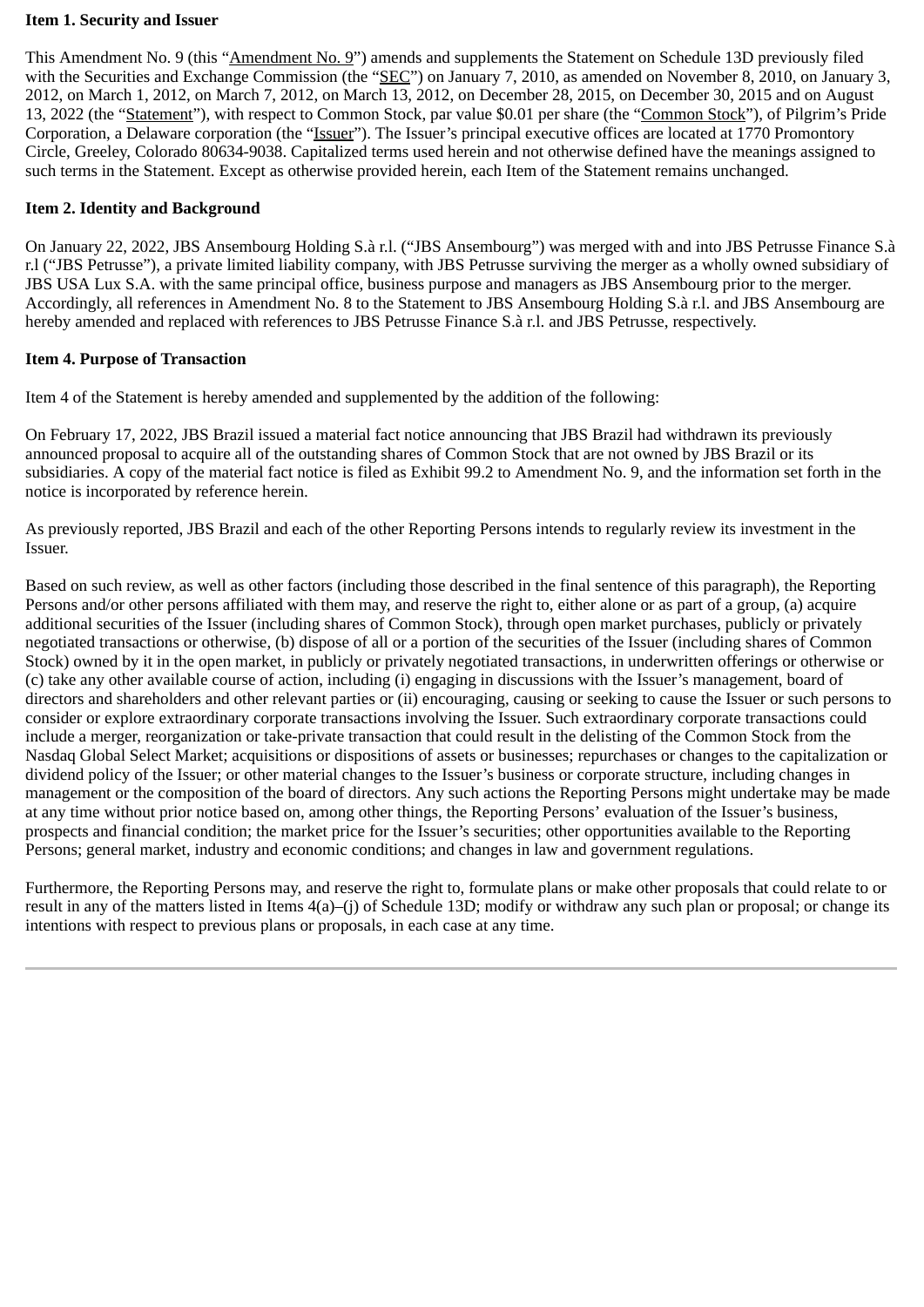### **Item 5. Interest in Securities of the Issuer**

Item 5 of the Statement is hereby amended and replaced in its entirety as follows:

(a) and (b)

The responses of the Reporting Persons to Rows (7) through (13) of the cover pages of Amendment No. 9 and the information set forth in Item 4 of this Statement are hereby incorporated by reference in this Item 5. As a result of the ownership structure and other relationships described in Item 2 of the Statement, each of the Reporting Persons is the beneficial owner, with shared voting and dispositive power with the other Reporting Persons, of 195,445,936 shares of Common Stock, of which JBS Wisconsin is the direct beneficial owner, that were acquired in connection with the Purchase Agreement and Contribution Agreement. The percentage of the class of securities identified pursuant to Item 1 beneficially owned by each Reporting Person is based on 243,675,522 shares of Common Stock outstanding as of October 27, 2021.

Except as disclosed in this Statement, none of the Reporting Persons or, to the best of the Reporting Persons' knowledge, any of the persons listed in Schedules I through XI and XIII attached to Amendment No. 8 or Schedule XII attached to this Amendment No. 9 (collectively, the "Schedules"), beneficially owns any shares of Common Stock or has the right to acquire any shares of Common Stock.

Except as disclosed in this Statement, none of the Reporting Persons or, to the best of the Reporting Persons' knowledge, any of the persons listed in the Schedules, presently has the power to vote or to direct the vote or to dispose or direct the disposition of any of the shares of Common Stock that they may be deemed to beneficially own.

As of the date hereof, each Reporting Person disclaims beneficial ownership of the shares reported on this Statement, except to the extent of such Reporting Person's respective pecuniary interest therein.

(c) Except as described herein, none of the Reporting Persons or, to the best of their knowledge, any of the persons listed in the Schedules, has effected any transaction in any of the shares of Common Stock during the past 60 days.

(d) Except as described herein, to the best knowledge of the Reporting Persons, no persons other than the Reporting Persons have the right to receive or the power to direct the receipt of dividends from, or the proceeds from the sale of the shares to which this Statement relates.

(e) Not Applicable.

### **Item 7. Material to Be Filed as Exhibits**

Item 7 of the Statement is hereby amended and supplemented by the addition of the following exhibits to this Amendment No. 9:

- 99.1 Joint Filing Agreement, dated as of February 18, 2022, among the Reporting Persons
- 99.2 Material fact notice, issued February 17, 2022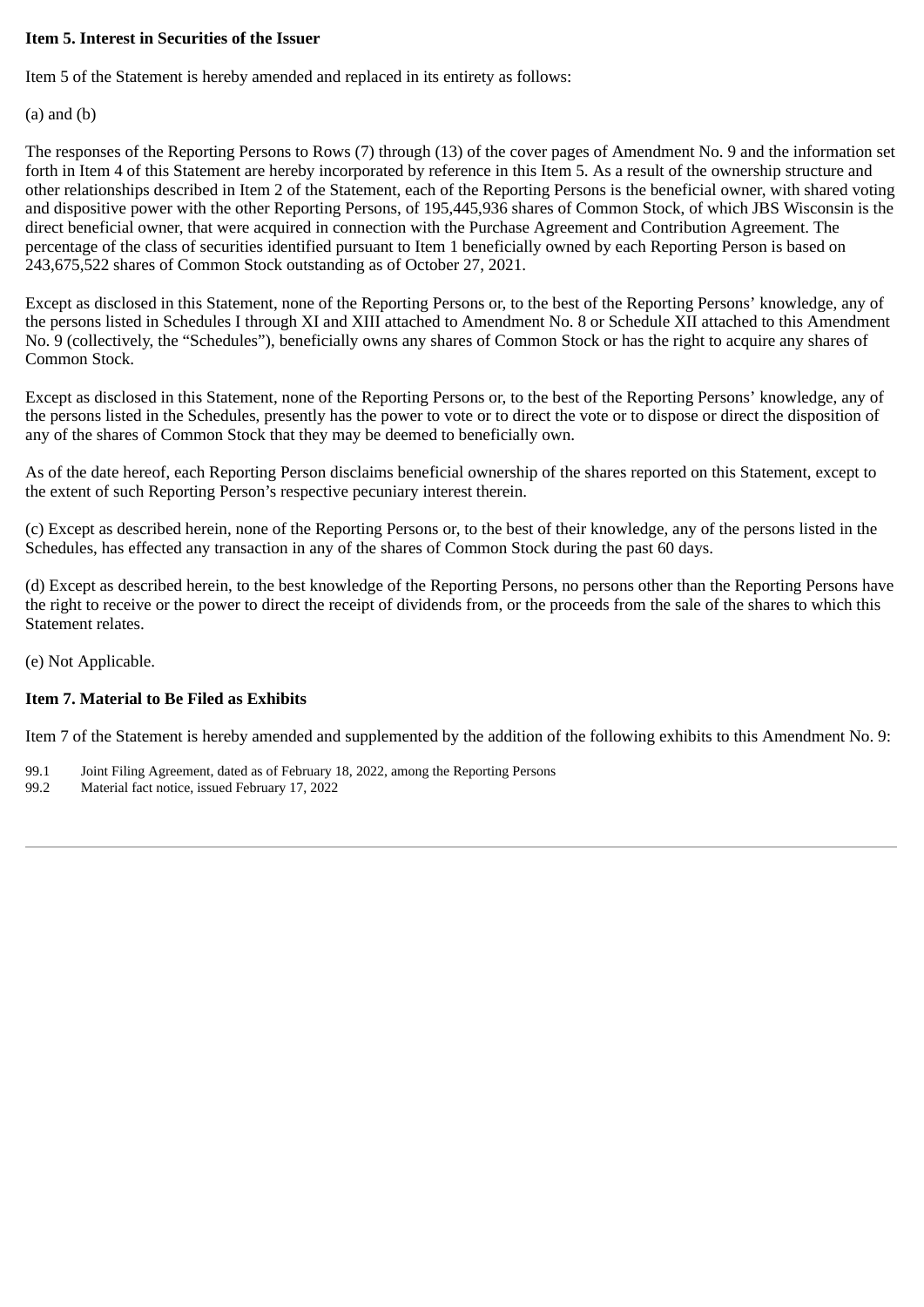#### **SIGNATURE**

After reasonable inquiry and to the best of my knowledge and belief, I certify that the information set forth in this statement is true, complete and correct.

Dated: February 18, 2022

JBS WISCONSIN PROPERTIES, LLC

By: /s/ Denilson Molina

Name:Denilson Molina Title: Officer

JBS USA FOOD COMPANY

By: /s/ Denilson Molina Name:Denilson Molina Title: Officer

JBS USA FOOD COMPANY HOLDINGS

By: /s/ Denilson Molina Name:Denilson Molina Title: Officer

JBS LUXEMBOURG S.À R.L.

By: /s/ Jeremiah O'Callaghan Name:Jeremiah O'Callaghan Title: Manager

JBS PETRUSSE FINANCE S.À R.L.

By: /s/ Jeremiah O'Callaghan Name:Jeremiah O'Callaghan Title: Manager

JBS USA LUX S.A.

By: /s/ Jeremiah O'Callaghan Name:Jeremiah O'Callaghan Title: Manager

JBS USA HOLDING LUX S.À R.L.

By: /s/ Jeremiah O'Callaghan

Name:Jeremiah O'Callaghan Title: Manager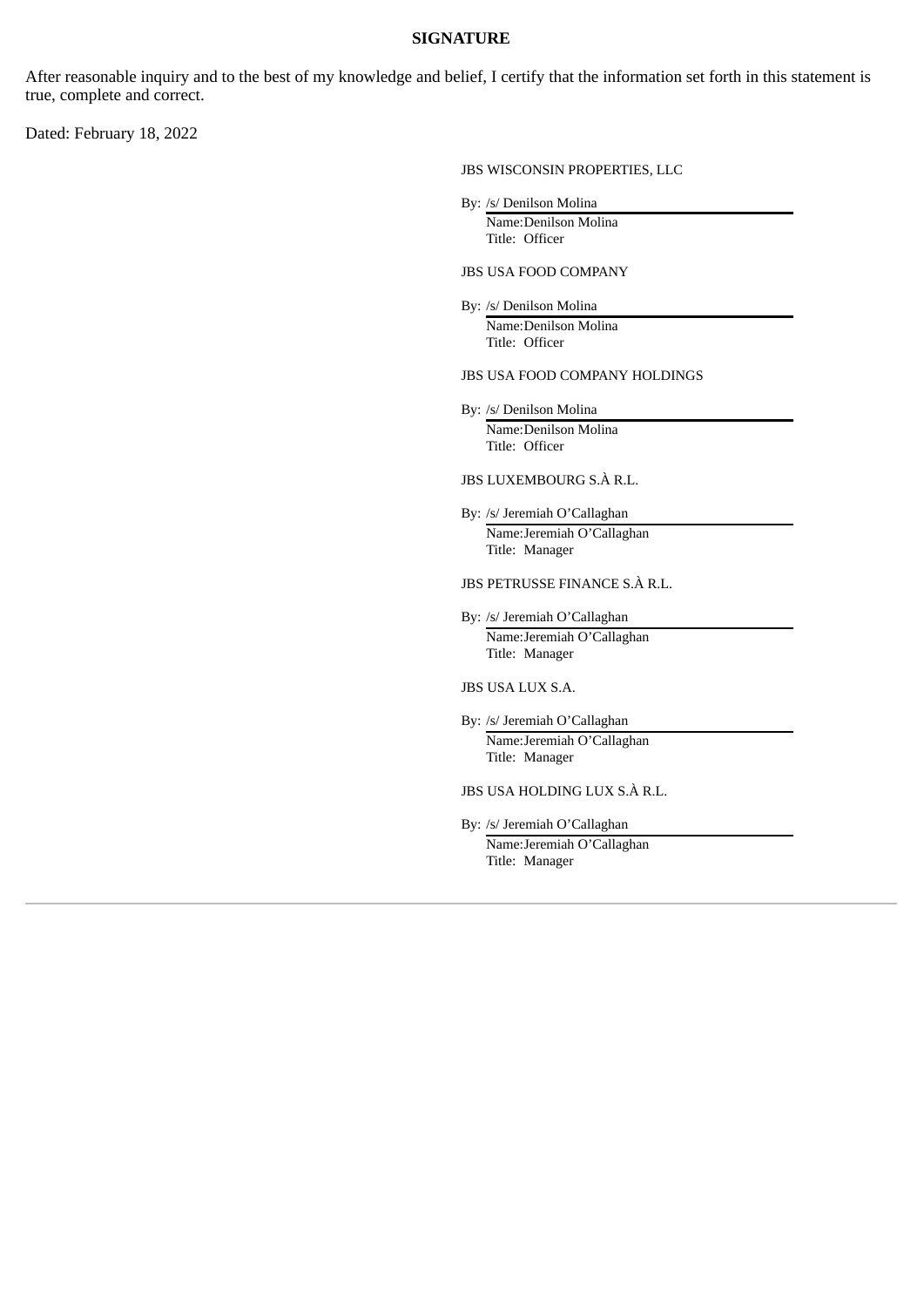JBS GLOBAL MEAT HOLDINGS PTY LTD.

- By: /s/ Lucas Ebram Vilhena de Moraes Name:Lucas Ebram Vilhena de Moraes Title: Director
- JBS HOLDING LUXEMBOURG S.À R.L.
- By: /s/ Jeremiah O'Callaghan Name:Jeremiah O'Callaghan Title: Manager
- JBS GLOBAL LUXEMBOURG S.À R.L.
- By: /s/ Jeremiah O'Callaghan Name:Jeremiah O'Callaghan Title: Manager

#### JBS INVESTMENTS LUXEMBOURG SA

By: /s/ Jeremiah O'Callaghan Name:Jeremiah O'Callaghan Title: Manager

#### JBS S.A.

- By: /s/ Jeremiah O'Callaghan Name:Jeremiah O'Callaghan Title: Officer
- By: /s/ Guilherme Perboyre Cavalcanti

Name:Guilherme Perboyre Cavalcanti Title: Investor Relations and Chief Financial Officer

#### J&F INVESTIMENTOS S.A.

By: /s/ Aguinaldo Gomes Ramos Filho Name:Aguinaldo Gomes Ramos Filho Title: Officer

#### JOESLEY MENDONÇA BATISTA

/s/ Joesley Mendonça Batista

#### WESLEY MENDONÇA BATISTA

/s/ Wesley Mendonça Batista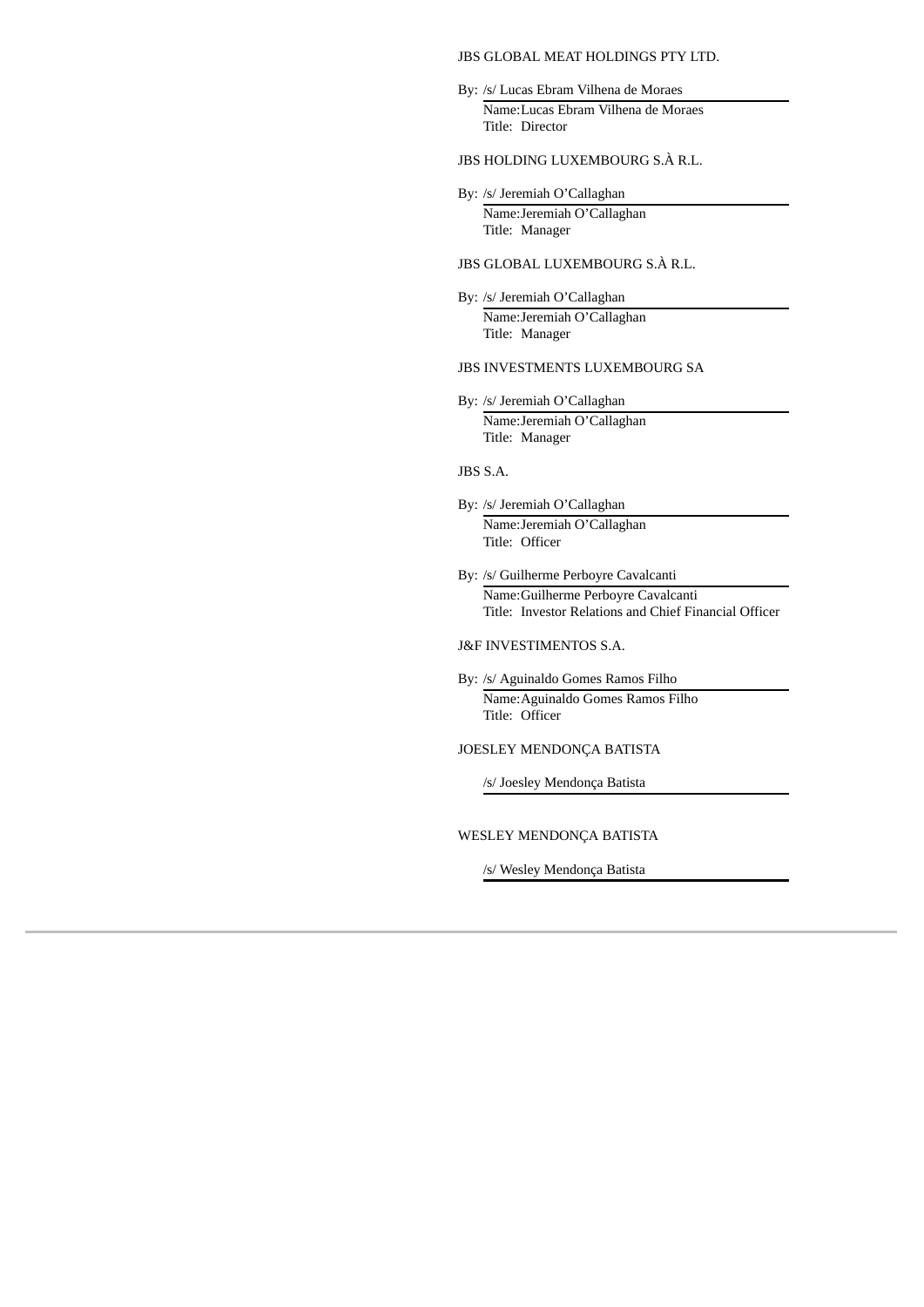### **SCHEDULE XII**

### **Name, business address and present principal occupation or employment of the directors and executive officers of**

### **JBS S.A.**

| <b>DIRECTORS</b><br><b>Name</b> | Citizenship   | <b>Residence or Business Address</b>                                                                                     | <b>Present Principal Occupation or</b><br><b>Employment and Name; Principal Business</b><br>and Principal Address of Organization In<br><b>Which Employment Is Conducted</b>                                                   |
|---------------------------------|---------------|--------------------------------------------------------------------------------------------------------------------------|--------------------------------------------------------------------------------------------------------------------------------------------------------------------------------------------------------------------------------|
| Jeremiah O' Callaghan           | Ireland       | Avenida Marginal Direita do Tietê, 500, Bloco<br>I, 3 andar, Vila Jaguara, postcode: 05118-100,<br>São Paulo, SP, Brazil | Chairman and Officer of JBS S.A.<br>Information concerning the principal business<br>and principal address of JBS S.A., set forth in<br>Item 2 of this Statement, is incorporated<br>herein by reference in this Schedule XII. |
| José Batista Sobrinho           | <b>Brazil</b> | Avenida Marginal Direita do Tietê, 500, Bloco<br>I, 3 andar, Vila Jaguara, postcode: 05118-100,<br>São Paulo, SP, Brazil | Vice-chairman of JBS S.A. Information<br>concerning the principal business and<br>principal address of JBS S.A., set forth in<br>Item 2 of this Statement, is incorporated<br>herein by reference in this Schedule XII.        |
| Alba Pettengill                 | Paraguay      | Torre 2 de Las Galerias, 12° andar, Assunção,<br>Paraguay                                                                | Cattle breeder in Paraguay. Independent<br>Member of the JBS S.A. Board of Directors.                                                                                                                                          |
| Gelson Luiz Merisio             | <b>Brazil</b> | Rua Jerônimo Coelho, nº 383, conjunto 906,<br>postcode: 88010-030, Florianopolis, SC,<br><b>Brazil</b>                   | Business administrator in Brazil, with office at<br>Rua Jerônimo Coelho, nº 383, conjunto 906,<br>postcode: 88010-030, Florianopolis, SC,<br>Brazil.                                                                           |
| Leila Abraham Loria             | <b>Brazil</b> | Rua Peixoto Gomide, 1418, ap. 141,<br>Cerqueira Cesar, postcode: 01409-002, São<br>Paulo, SP, Brazil                     | President of the Brazilian Institute of<br>Corporate Governance, acting as independent<br>director of multiple companies in Brazil.                                                                                            |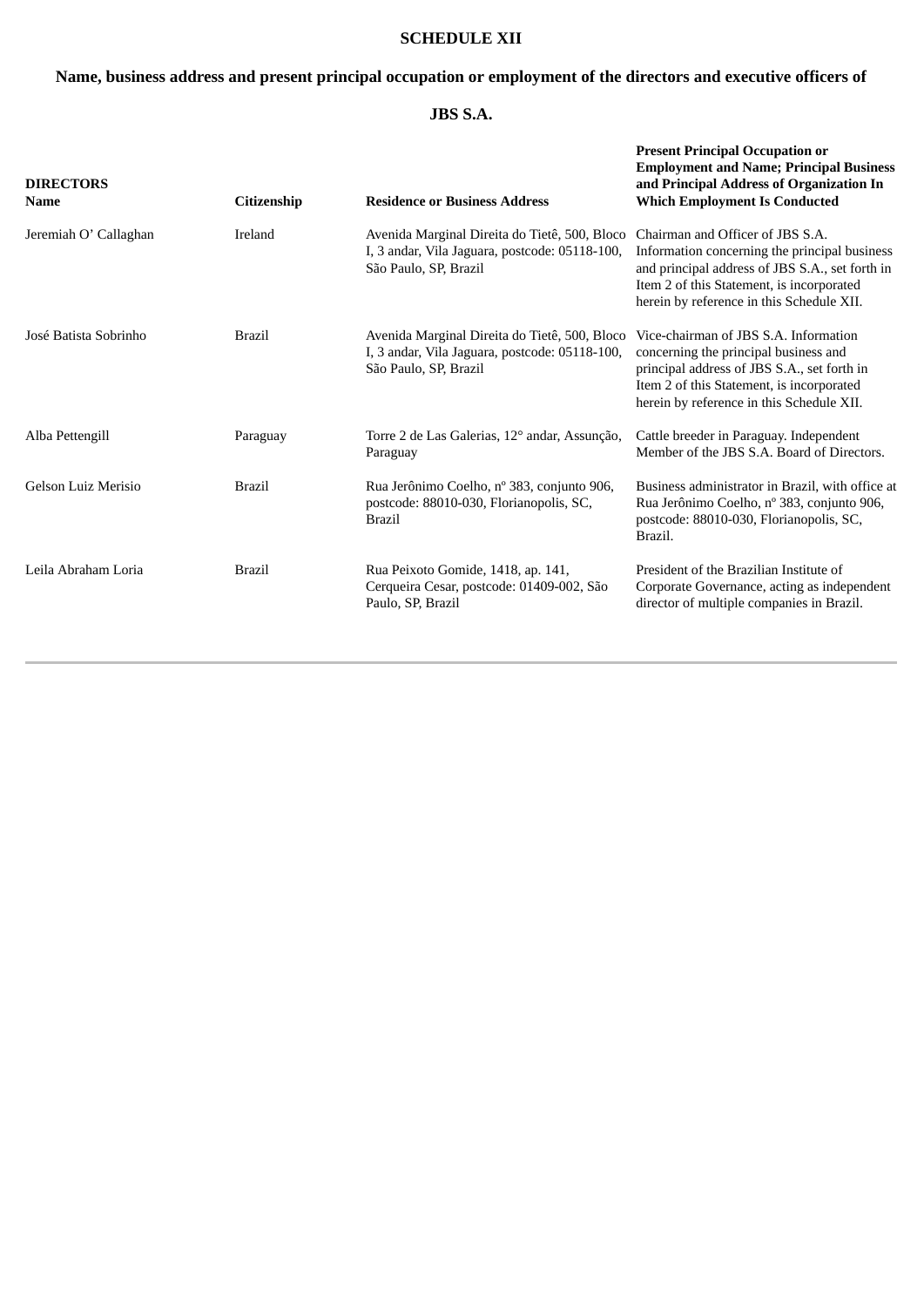| Márcio Guedes Pereira Júnior              | <b>Brazil</b> | Rua Gomes de Carvalho, 1069, conjunto 74,<br>Vila Olímpia, postcode: 04547-005, São<br>Paulo, SP, Brazil                                                                | Partner at Pangea Partners. Pangea Partners is<br>a consulting company of financing with<br>principal address at Rua Gomes de Carvalho,<br>1069, conjunto 74, Vila Olímpia, postcode:<br>04547-005, São Paulo, SP, Brazil.                      |
|-------------------------------------------|---------------|-------------------------------------------------------------------------------------------------------------------------------------------------------------------------|-------------------------------------------------------------------------------------------------------------------------------------------------------------------------------------------------------------------------------------------------|
| Cledorvino Belini                         | <b>Brazil</b> | Rua Engenheiro Vicente Assunção, nº66, apt<br>1.002, Itapoã, postcode: 31719-090, Belo<br>Horizonte, MG, Brazil.                                                        | Business administrator in Brazil.                                                                                                                                                                                                               |
| Francisco Turra                           | Brazil        | Avenida Carlos Gomes, 1.492, Conjunto<br>1.301, postcode: 90480-002, Porto Alegre,<br>RS, Brazil                                                                        | Independent Member of the JBS S.A. Board<br>of Directors.                                                                                                                                                                                       |
| Carlos Hamilton Vasconcelos Araújo Brazil |               | SQN 112, Bloco E, Apt. 306, postcode:<br>70762-050, Brasília, DF, Brazil.                                                                                               | Independent Member of the JBS S.A. Board<br>of Directors.                                                                                                                                                                                       |
| <b>EXECUTIVE OFFICERS</b><br>Name         | Citizenship   | <b>Residence or Business Address</b>                                                                                                                                    | <b>Present Principal Occupation or</b><br><b>Employment and Name; Principal Business</b><br>and Principal Address of Organization In<br><b>Which Employment Is Conducted</b>                                                                    |
| Gilberto Tomazoni                         | <b>Brazil</b> | Avenida Marginal Direita do Tietê, 500, Bloco<br>I, 3 andar, Vila Jaguara, postcode: 05118-100,<br>São Paulo, SP, Brazil                                                | Chief Executive Officer of JBS S.A.<br>Information concerning the principal business<br>and principal address of JBS S.A., set forth in<br>Item 2 of this Statement, is incorporated<br>herein by reference in this Schedule XII.               |
| Wesley Mendonça Batista Filho             | <b>Brazil</b> | Avenida Marginal Direita do Tietê, 500, Bloco<br>I, 3 andar, Vila Jaguara, postcode: 05118-100,<br>São Paulo, SP, Brazil                                                | Officer of JBS S.A. Information concerning<br>the principal business and principal address of<br>JBS S.A., set forth in Item 2 of this Statement,<br>is incorporated herein by reference in this<br>Schedule XII.                               |
| Jeremiah Alphonsus O'Callaghan            | Ireland       | Avenida Marginal Direita do Tietê, 500, Bloco<br>I, 3 andar, Vila Jaguara, postcode: 05118-100,<br>São Paulo, SP, Brazil                                                | Chairman and Officer of JBS S.A.<br>Information concerning the principal business<br>and principal address of JBS S.A., set forth in<br>Item 2 of this Statement, is incorporated<br>herein by reference in this Schedule XII.                  |
| Guilherme Perboyre Cavalcanti             | Brazil        | Avenida Marginal Direita do Tietê, 500, Bloco Investor Relations and Chief Financial Officer<br>I, 3 andar, Vila Jaguara, postcode: 05118-100,<br>São Paulo, SP, Brazil | of JBS S.A.<br>Information concerning the principal business<br>and principal address of JBS S.A., set forth in<br>Item 2 of this Statement, is incorporated<br>herein by reference in this Schedule XII.                                       |
| Eliseo Santiago Perez Fernandez           | <b>Brazil</b> | Avenida Marginal Direita do Tietê, 500, Bloco<br>I, 3 andar, Vila Jaguara, postcode: 05118-100,<br>São Paulo, SP, Brazil                                                | Administrative and Control Officer of JBS<br>S.A.<br>Information concerning the principal business<br>and principal address of JBS S.A., set forth in<br>Item 2 of this Statement, is incorporated<br>herein by reference in this Schedule XII. |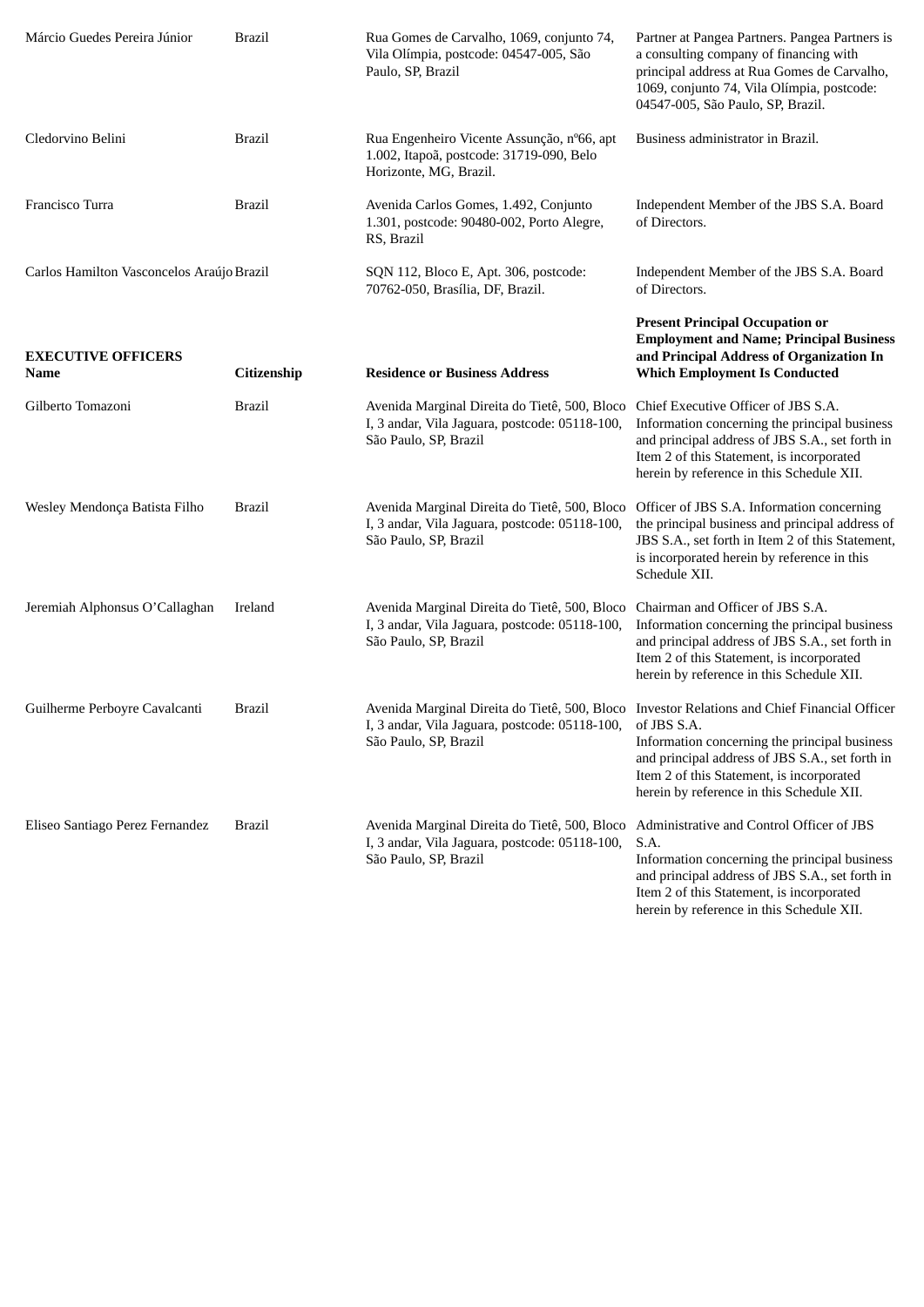#### **JOINT FILING AGREEMENT**

The undersigned hereby agree that Amendment No. 9, filed February 18, 2022 ("Amendment No. 9"), to the Schedule 13D previously filed on January 7, 2010 (as amended, the "Statement") with respect to the Common Stock, par value \$0.01 per share, of Pilgrim's Pride Corporation is, and any subsequent amendments to the Statement executed by each of the undersigned shall be, filed on behalf of each of the undersigned pursuant to and in accordance with the provisions of Rule 13d-1(k)(1) under the Securities and Exchange Act of 1934, as amended, and this agreement shall be included as an Exhibit to Amendment No. 8 and each such subsequent amendment to the Statement. Each of the undersigned agrees to be responsible for the timely filing of any subsequent amendments to the Statement, and for the completeness and accuracy of the information concerning itself contained therein. This agreement may be executed in any number of counterparts, all of which taken together shall constitute one and the same instrument.

IN WITNESS WHEREOF, the undersigned have executed this Agreement as of the 18th day of February, 2022.

JBS WISCONSIN PROPERTIES, LLC

By: /s/ Denilson Molina

Name:Denilson Molina Title: Officer

JBS USA FOOD COMPANY

By: /s/ Denilson Molina Name:Denilson Molina Title: Officer

JBS USA FOOD COMPANY HOLDINGS

By: /s/ Denilson Molina Name:Denilson Molina Title: Officer

JBS LUXEMBOURG S.À R.L.

By: /s/ Jeremiah O'Callaghan Name:Jeremiah O'Callaghan Title: Manager

JBS PETRUSSE FINANCE S.À R.L.

By: /s/ Jeremiah O'Callaghan Name:Jeremiah O'Callaghan Title: Manager

JBS USA LUX S.A.

By: /s/ Jeremiah O'Callaghan Name:Jeremiah O'Callaghan Title: Manager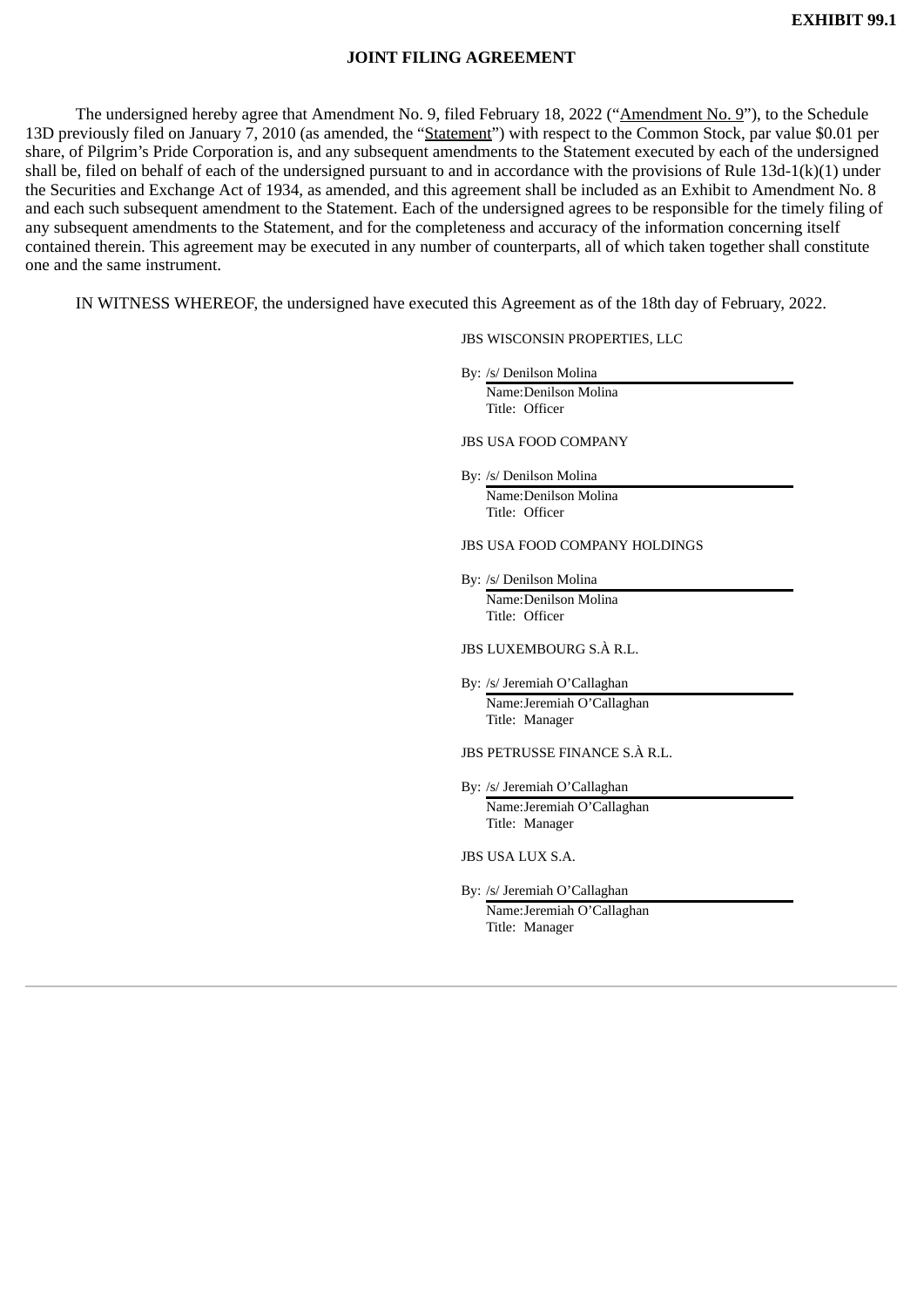#### JBS USA HOLDING LUX S.À R.L.

By: /s/ Jeremiah O'Callaghan Name:Jeremiah O'Callaghan Title: Manager

#### JBS GLOBAL MEAT HOLDINGS PTY LTD.

By: /s/ Lucas Ebram Vilhena de Moraes

Name:Lucas Ebram Vilhena de Moraes Title: Director

- JBS HOLDING LUXEMBOURG S.À R.L.
- By: /s/ Jeremiah O'Callaghan Name:Jeremiah O'Callaghan Title: Manager
- JBS GLOBAL LUXEMBOURG S.À R.L.
- By: /s/ Jeremiah O'Callaghan Name:Jeremiah O'Callaghan Title: Manager

#### JBS INVESTMENTS LUXEMBOURG SA

- By: /s/ Jeremiah O'Callaghan Name:Jeremiah O'Callaghan Title: Manager
- JBS S.A.
- By: /s/ Jeremiah O'Callaghan Name:Jeremiah O'Callaghan Title: Officer
- By: /s/ Guilherme Perboyre Cavalcanti Name:Guilherme Perboyre Cavalcanti Title: Investor Relations and Chief Financial Officer
- J&F INVESTIMENTOS S.A.
- By: /s/ Aguinaldo Gomes Ramos Filho Name:Aguinaldo Gomes Ramos Filho Title: Officer

JOESLEY MENDONÇA BATISTA

/s/ Joesley Mendonça Batista

#### WESLEY MENDONÇA BATISTA

/s/ Wesley Mendonça Batista